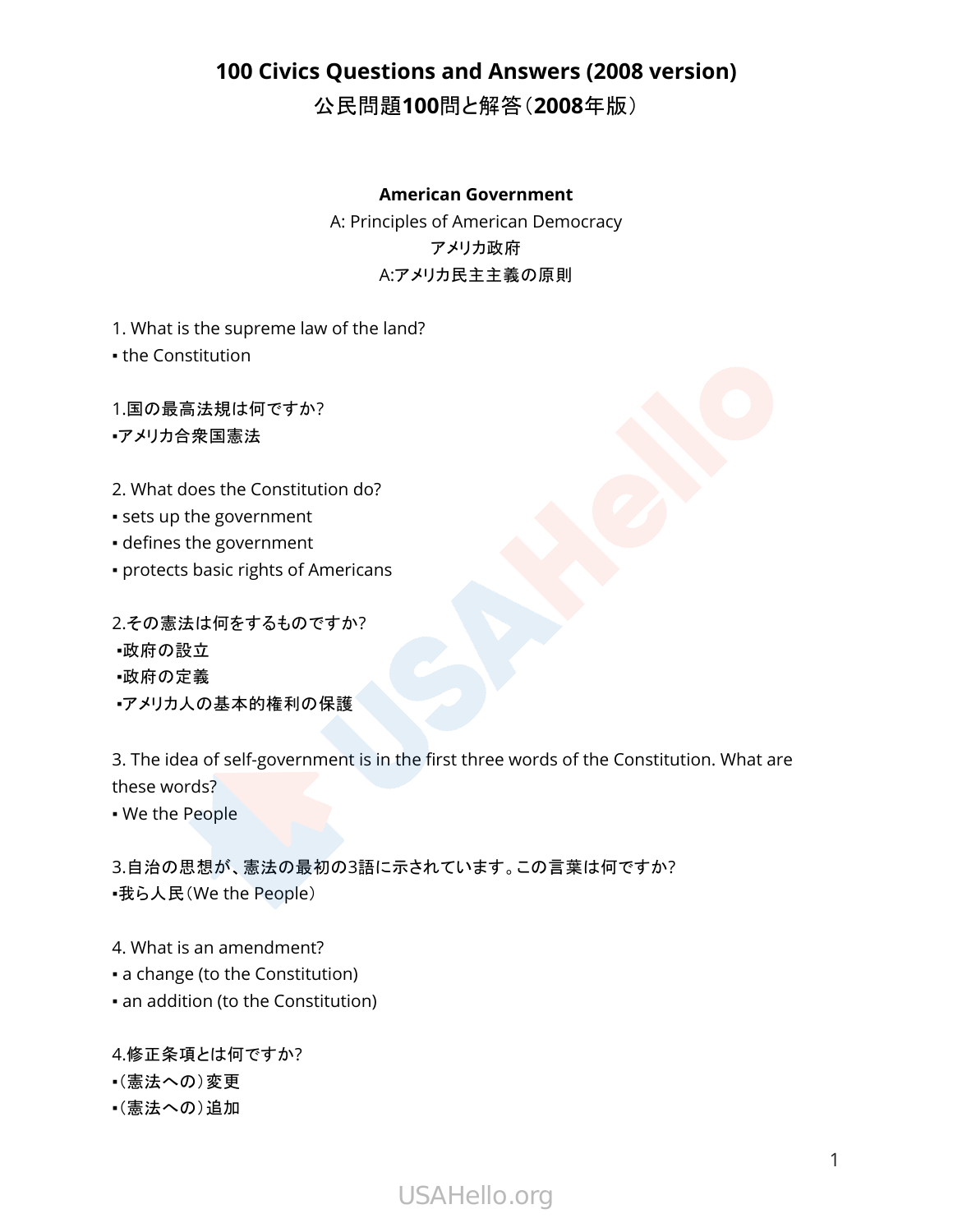5. What do we call the first ten amendments to the Constitution?

▪ the Bill of Rights

5.憲法の修正条項の最初の10条は何と呼ばれますか? ▪権利章典

6. What is one right or freedom from the First Amendment?\*

- speech
- religion
- assembly
- press
- petition the government

6.修正第1条にある権利または自由のうち1つは何ですか?\*

- ▪言論
- ▪信教
- ▪集会
- ▪出版
- ▪政府への請願

7. How many amendments does the Constitution have?

• twenty-seven (27)

7.憲法には修正条項が何条ありますか? ▪ 27条

- 8. What did the Declaration of Independence do?
- announced our independence (from Great Britain)
- declared our independence (from Great Britain)
- said that the United States is free (from Great Britain)

8.独立宣言とは何をしたものですか?

- ▪(英国からの)我々の独立を告示した
- ▪(英国からの)我々の独立を宣言した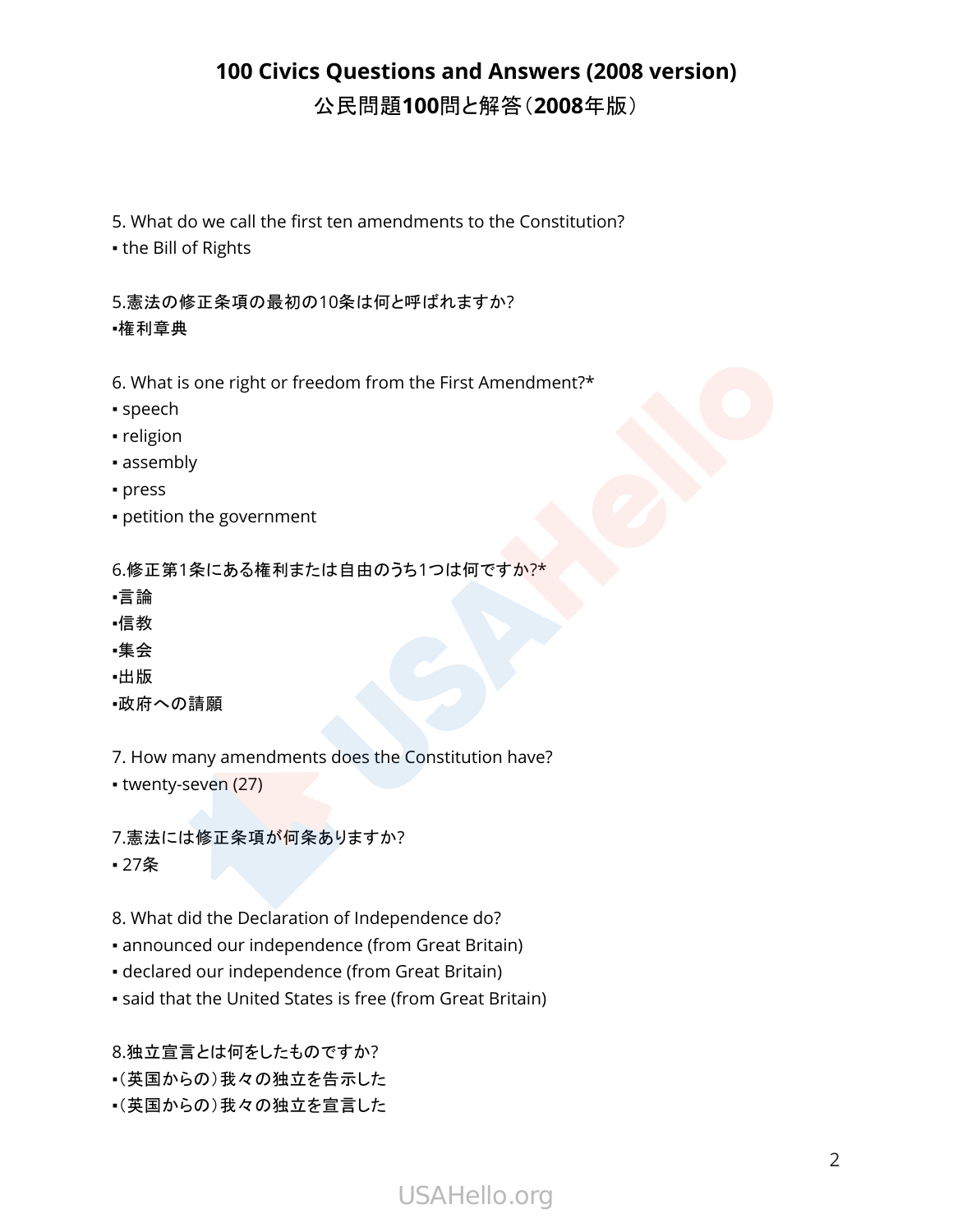• 米国は(英国から)自由であると告げた

- 9. What are two rights in the Declaration of Independence?
- life
- liberty
- pursuit of happiness
- 9.独立宣言にある2つの権利は何ですか?
- ▪生命
- ▪自由
- ▪幸福追求
- 10. What is freedom of religion?
- . You can practice any religion, or not practice a religion.

10.信教の自由とは何ですか?

▪いかなる宗教を信じてもよく、または信じなくてもよいこと。

- 11. What is the economic system in the United States?\*
- the capitalist economy
- market economy

11.米国の経済体制とはどのようなものですか?\* ▪資本主義経済 ▪市場経済

- 12. What is the "rule of law"?
- Everyone must follow the law.
- Leaders must obey the law.
- . The government must obey the law.
- No one is above the law.

12.「法の支配」とはどういうことですか?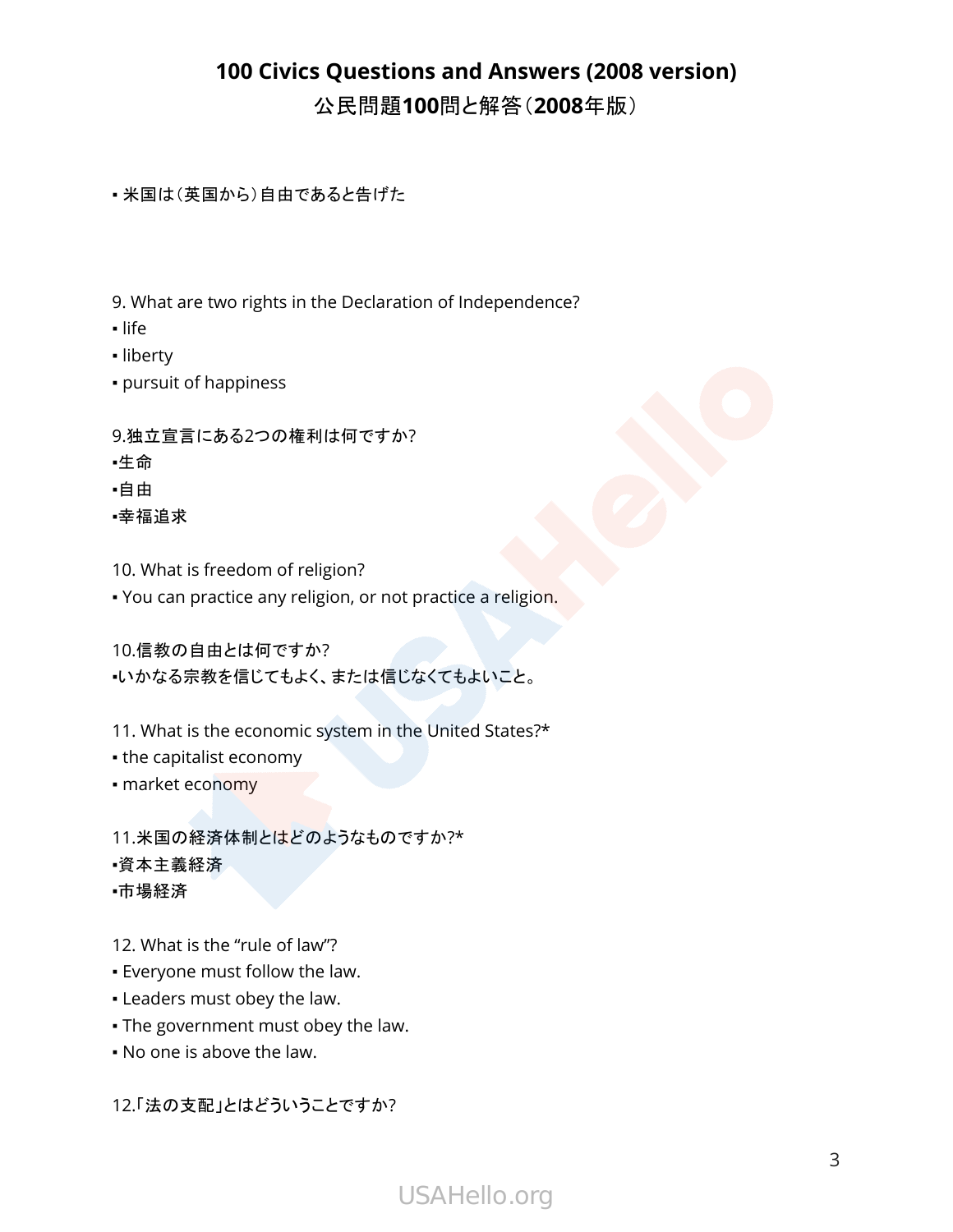▪誰もが法律を守らねばならない。

▪指導者は法律に従わねばならない。

▪政府は法律に従わねばならない。

▪法律の上にいる人は誰もいない。

#### B: System of Government B:政府体制

- 13. Name one branch or part of the government.\*
- Congress
- legislative
- President
- executive
- the courts
- judicial

13.政府の部門または構成員を1つ挙げてください。\*

- ▪連邦議会
- ▪立法府
- ▪大統領
- ▪行政部
- ▪判事
- ▪司法

14. What stops one branch of government from becoming too powerful?

- checks and balances
- **the separation of powers**

14.政府の一部門が強力になりすぎるのを止めるのは何ですか? ▪抑制と均衡 ▪権力分立

- 15. Who is in charge of the executive branch?
- the President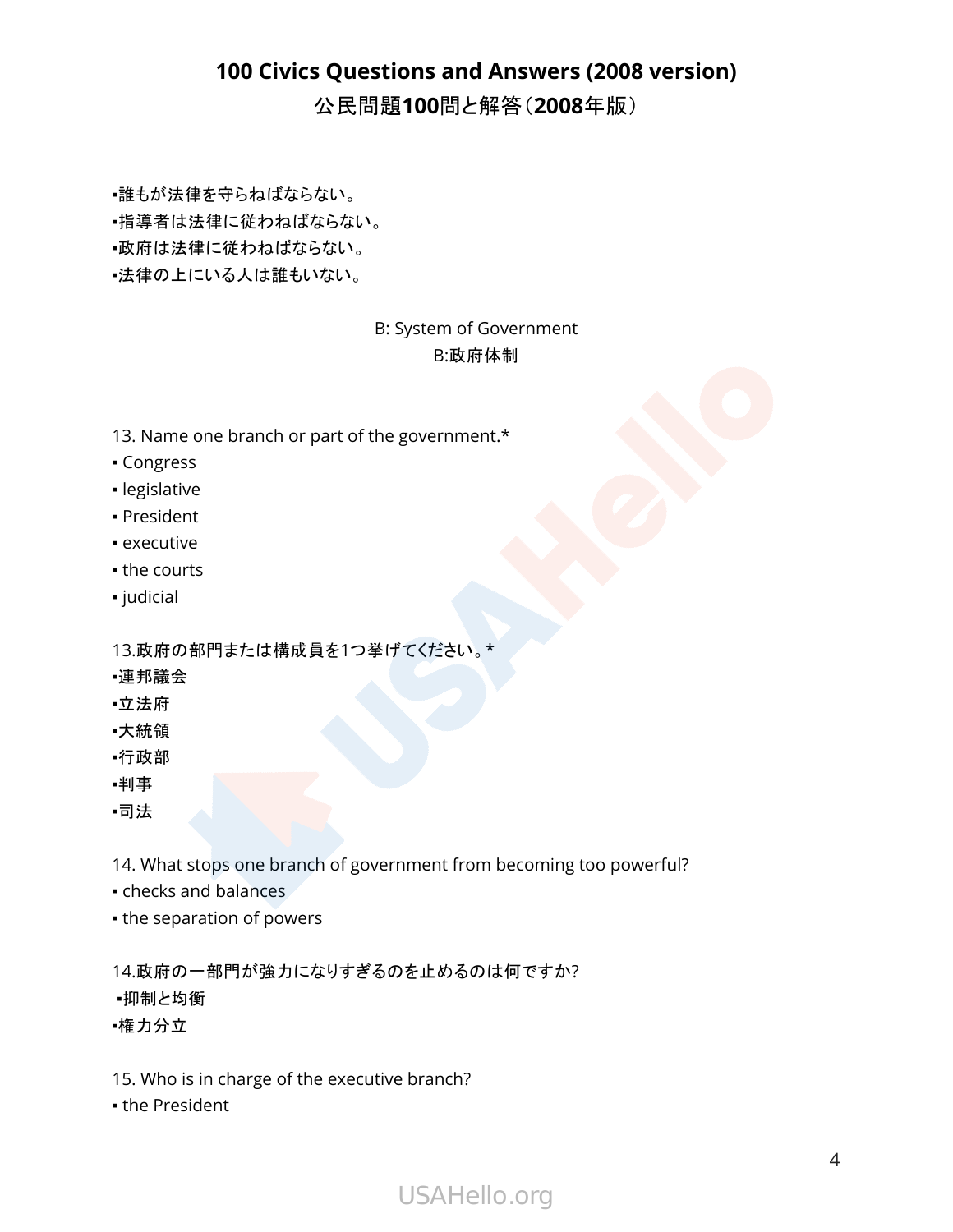15.行政府を担当するのは誰ですか? ▪大統領

16. Who makes federal laws?

▪ Congress

▪ Senate and House (of Representatives)

▪ (U.S. or national) legislature

16.連邦法を制定するのは誰ですか?

#### ▪連邦議会

- ▪上院と下院
- ▪(米国の、または国の)立法府

17. What are the two parts of the U.S. Congress?\*

• the Senate and House (of Representatives)

17.米国議会をなす2つの部分は何ですか?\* ▪上院と下院

18. How many U.S. Senators are there? • one hundred (100)

18.上院議員は何人いますか? ▪100人

19. We elect a U.S. Senator for how many years?  $\cdot$  six (6)

19.我々が選ぶ上院議員の任期は何年ですか? ▪6年

20. Who is one of your state's U.S. Senators now?\*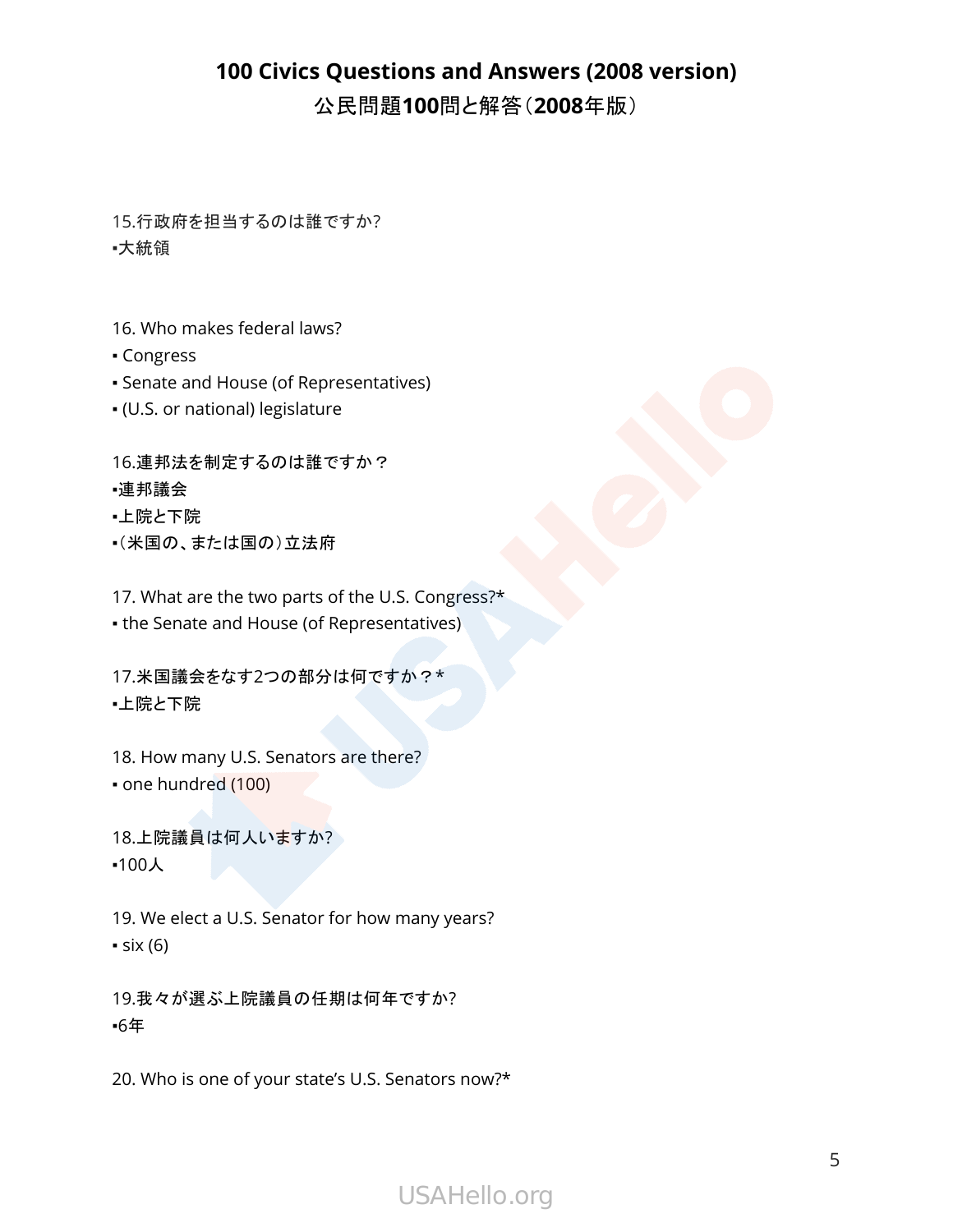• Answers will vary. [District of Columbia residents and residents of U.S. territories should answer that D.C. (or the territory where the applicant lives) has no U.S. Senators.]

20.現在あなたの州の上院議員の一人は誰ですか?\* ▪回答は人により異なる。[コロンビア特別区の住民、または米国準州の住民は 「コロンビア特別区(またはその志願者の住む準州)には上院議員がいない」と回答すべきです。]

21. The House of Representatives has how many voting members? ▪ four hundred thirty-five (435)

21.下院には何人の選挙人がいますか? ▪ 435人

22. We elect a U.S. Representative for how many years?  $-$  two (2)

22.我々の選ぶ下院議員の任期は何年ですか? ▪2年

23. Name your U.S. Representative.

▪ Answers will vary. [Residents of territories with nonvoting Delegates or Resident Commissioners may provide the name of that Delegate or Commissioner. Also acceptable is any statement that the territory has no (voting) Representatives in Congress.]

23.あなたの州の下院議員の名前を挙げてください。 ▪回答は人により異なる。[投票権のない下院議員がいる地域の住民は その下院議員の名前を挙げることができる。また、その地域には 連邦議会に投票権のある下院議員がいない、と述べることも許される。]

24. Who does a U.S. Senator represent? ▪ all people of the state

24.米国上院議員は誰の代表ですか? ▪その州の全州民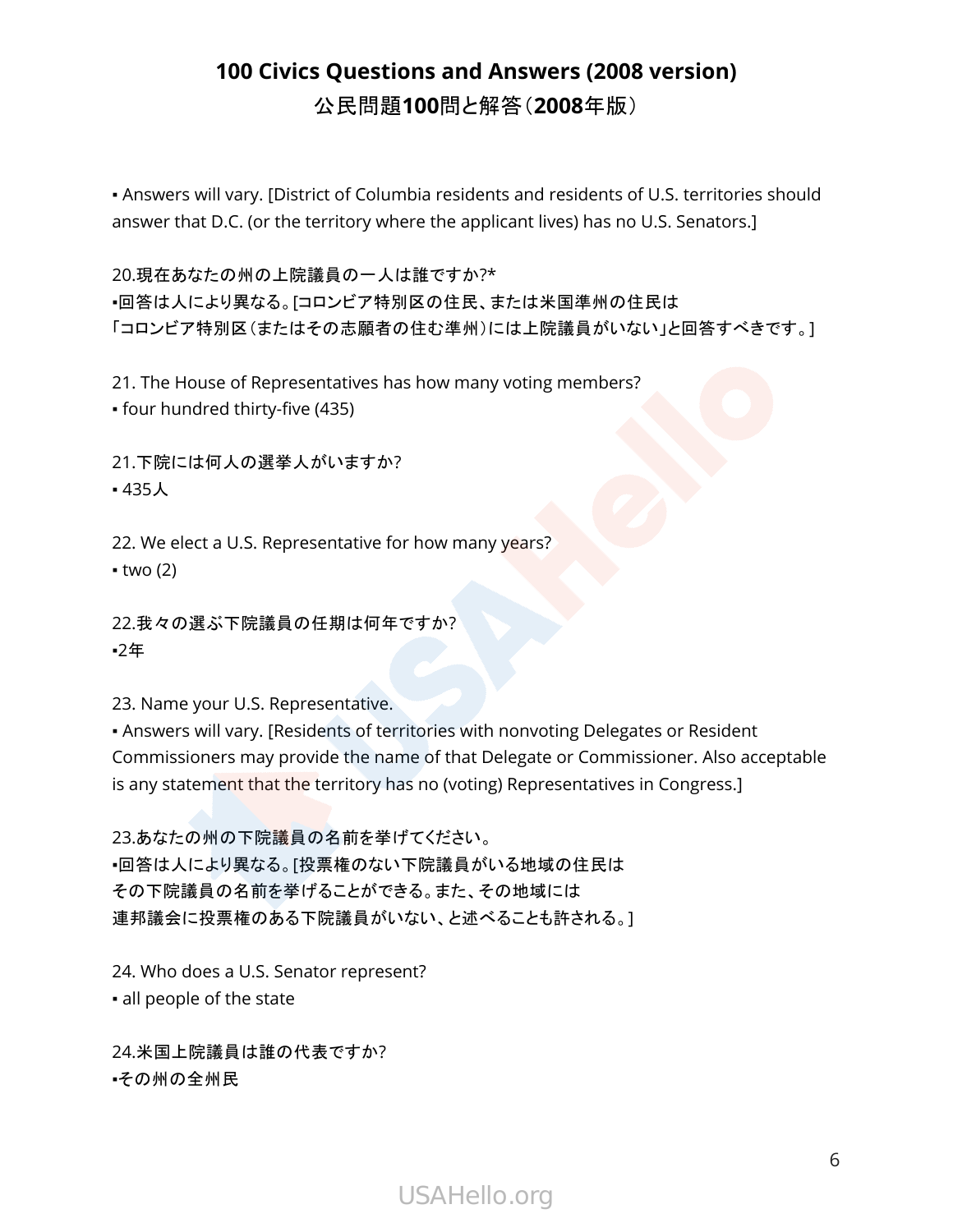- 25. Why do some states have more Representatives than other states?
- (because of) the state's population
- (because) they have more people
- (because) some states have more people

25.ある州には他の州に比べて多くの下院議員がいるのはなぜですか? ▪州の人口のため

- ▪人口が多いため
- ▪いくつかの州は他州より人口が多いため

26. We elect a President for how many years?  $•$  four (4)

26.我々が選ぶ大統領の任期は何年ですか? ▪4年

27. In what month do we vote for President?\*

▪ November

27.大統領選挙は何月にありますか?\* ▪11月

28. What is the name of the President of the United States now?\*

. Visit [uscis.gov/citizenship/testupdates](http://uscis.gov/citizenship/testupdates) for the name of the President of the United States.

28.現在のアメリカ合衆国大統領の名前は何ですか?\* ■アメリカ合衆国大統領の名前は[uscis.gov/citizenship/testupdates](http://uscis.gov/citizenship/testupdates)を参照。

29. What is the name of the Vice President of the United States now?

• Visit *[uscis.gov/citizenship/testupdates](http://uscis.gov/citizenship/testupdates)* for the name of the Vice President of the United States.

29.現在のアメリカ合衆国の副大統領の名前は何ですか? ▪アメリカ合衆国の副大統領の名前は[uscis.gov/citizenship/testupdates](http://uscis.gov/citizenship/testupdates)を参照。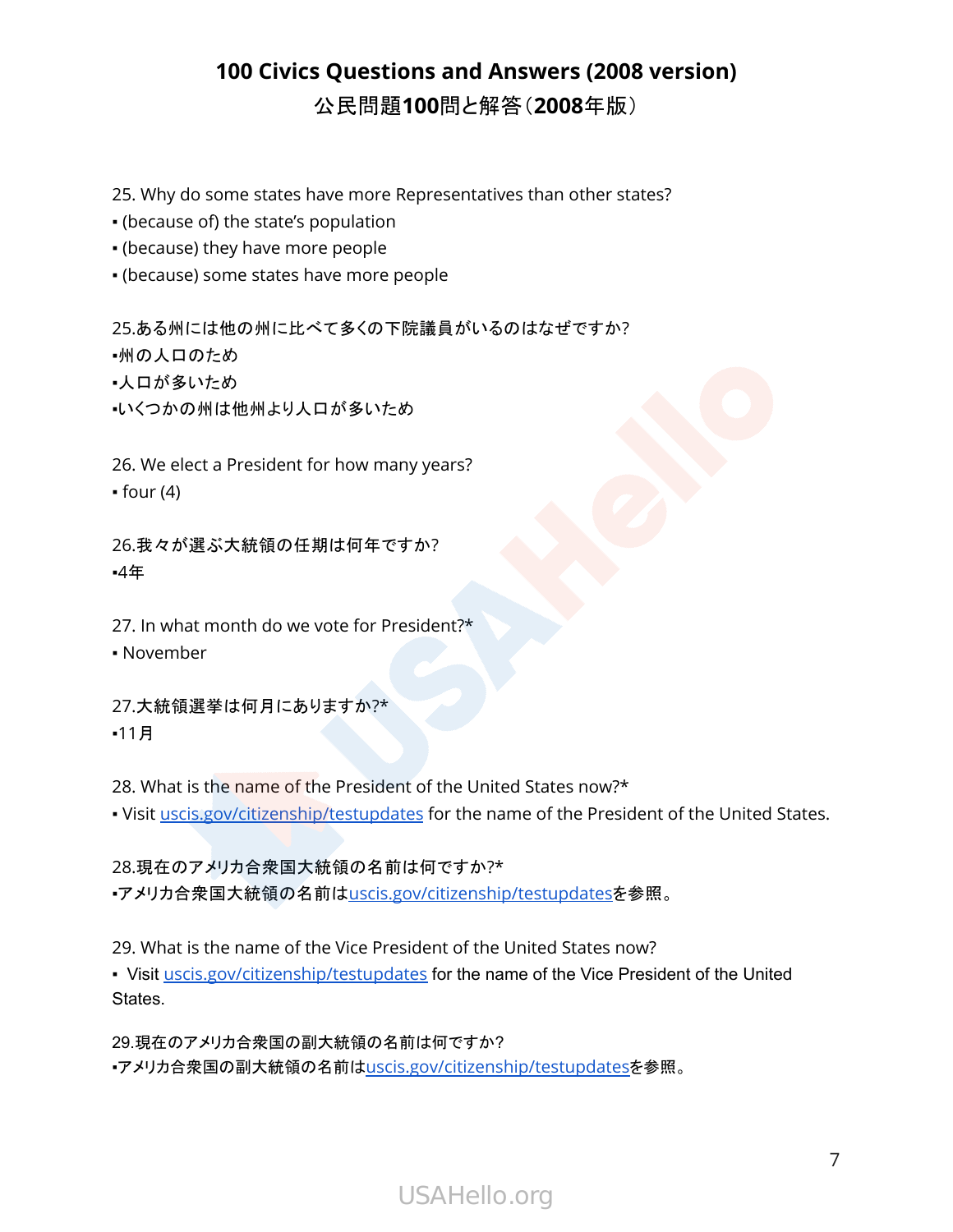30. If the President can no longer serve, who becomes President? **- the Vice President** 

30.大統領が任務を行なうことができなくなった場合、誰が大統領になりますか? ▪ 副大統領

31. If both the President and the Vice President can no longer serve, who becomes President?

**.** the Speaker of the House

31.大統領と副大統領は両方とも任務を行なうことができなくなった場合、誰が大統領になりますか? ▪下院議長

32. Who is the Commander in Chief of the military?

• the President

32.米国軍の最高司令官は誰ですか? ▪大統領

33. Who signs bills to become laws? **.** the President

33.法案に署名し、法律を成立させるのは誰ですか? ▪大統領

34. Who vetoes bills?

• the President

34.法案を拒否するのは誰ですか? ▪大統領

35. What does the President's Cabinet do?

▪ advises the President

35.大統領の内閣は何をしますか?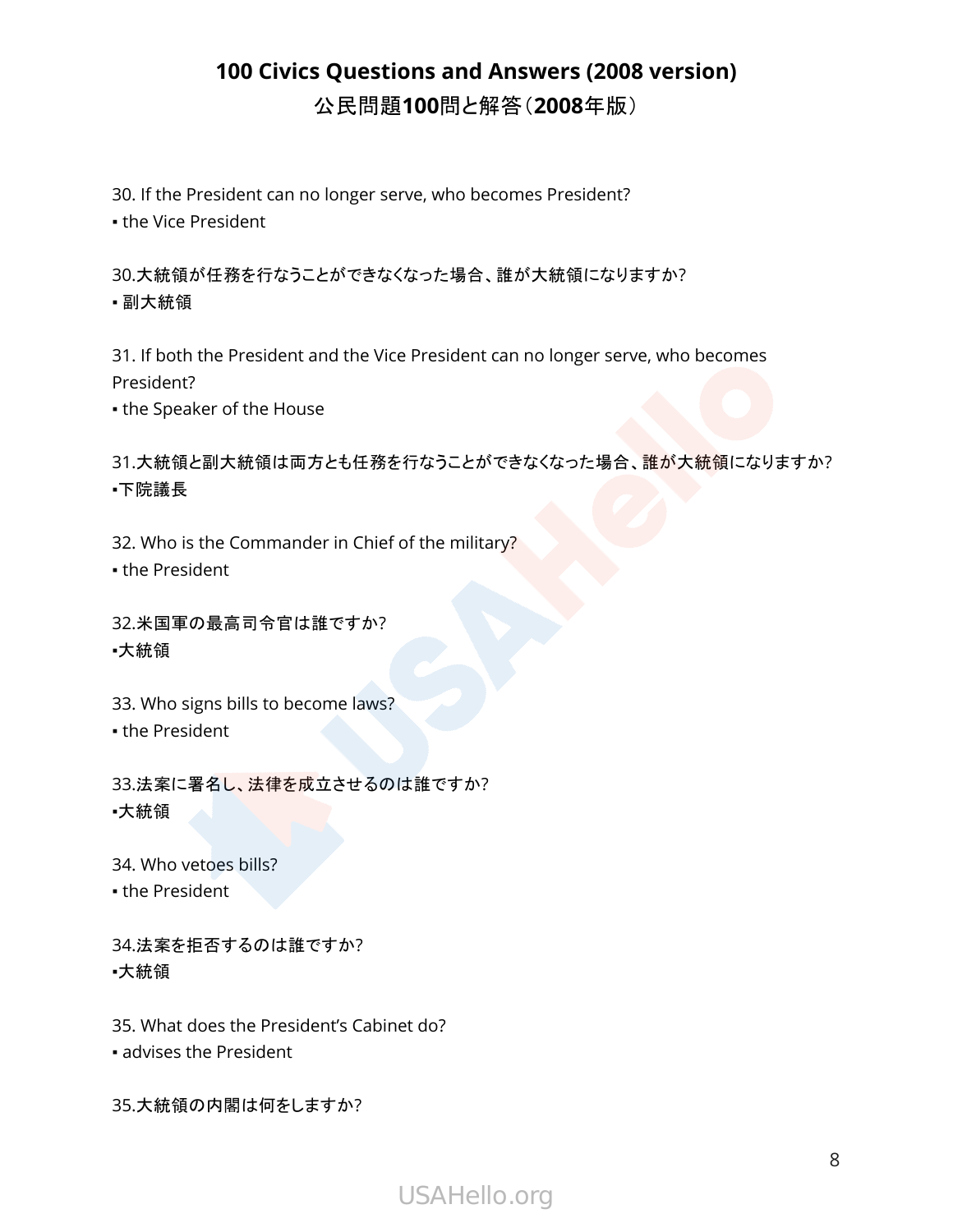#### ▪大統領に助言すること

- 36. What are two Cabinet-level positions?
- Secretary of Agriculture Secretary of Commerce Secretary of Defense
- Secretary of Education Secretary of Energy
- Secretary of Health and Human Services
- Secretary of Homeland Security
- Secretary of Housing and Urban Development Secretary of the Interior
- Secretary of Labor
- Secretary of State
- Secretary of Transportation
- Secretary of the Treasury
- Secretary of Veterans Affairs
- **Attorney General**
- Vice President

36.内閣レベルの役職のうち2つは何ですか?

- ▪農務長官
- ▪商務長官
- ▪国防長官
- ▪教育長官
- ▪エネルギー長官
- •保健福祉長官
- ▪国土安全保障長官
- ▪住宅都市開発長官
- ▪内務長官
- ▪労働長官
- ▪国務長官
- ▪運輸長官
- ▪財務長官
- ▪退役軍人長官
- ▪司法長官
- ▪副大統領

37. What does the judicial branch do?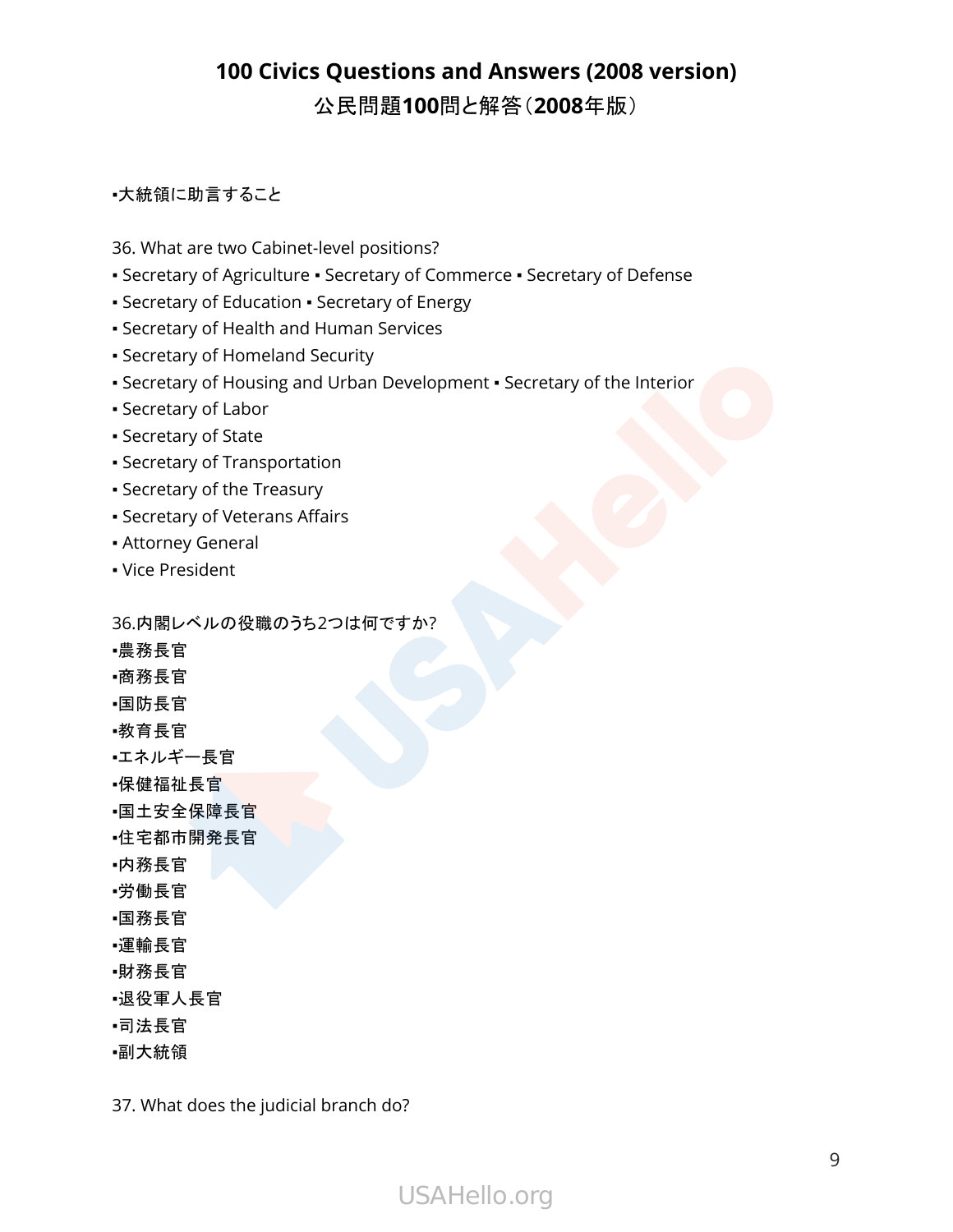- **·** reviews laws
- **explain laws**
- resolves disputes (disagreements)
- decides if a law goes against the Constitution

37.司法府は何をしますか? ▪法律を見直すこと ▪法律を説明すること ▪紛争(論争)を解決すること ▪ある法律が憲法に違反するかどうかを決めること

38. What is the highest court in the United States?

▪ the Supreme Court

38.米国の最高位の裁判所は何ですか? ▪最高裁判所

39. How many justices are on the Supreme Court?

. Visit [uscis.gov/citizenship/testupdates](http://uscis.gov/citizenship/testupdates) for the number of justices on the Supreme Court.

39.最高裁判所には何人の裁判官がいますか?

·最高裁判所の裁判官の数については、[uscis.gov/citizenship/testupdates](http://uscis.gov/citizenship/testupdates)にアクセスしてくださ い。

40. Who is the Chief Justice of the United States now? ▪Visit [uscis.gov/citizenship/testupdates](http://uscis.gov/citizenship/testupdates) for the name of the Chief Justice of the United States.

40.現在、米国の最高裁判所長官は誰ですか? · 米国の最高裁判所長官の名前については、[uscis.gov/citizenship/testupdates](http://uscis.gov/citizenship/testupdates)にアクセスしてく ださい。

41. Under our Constitution, some powers belong to the federal government. What is one power of the federal government?

• to print money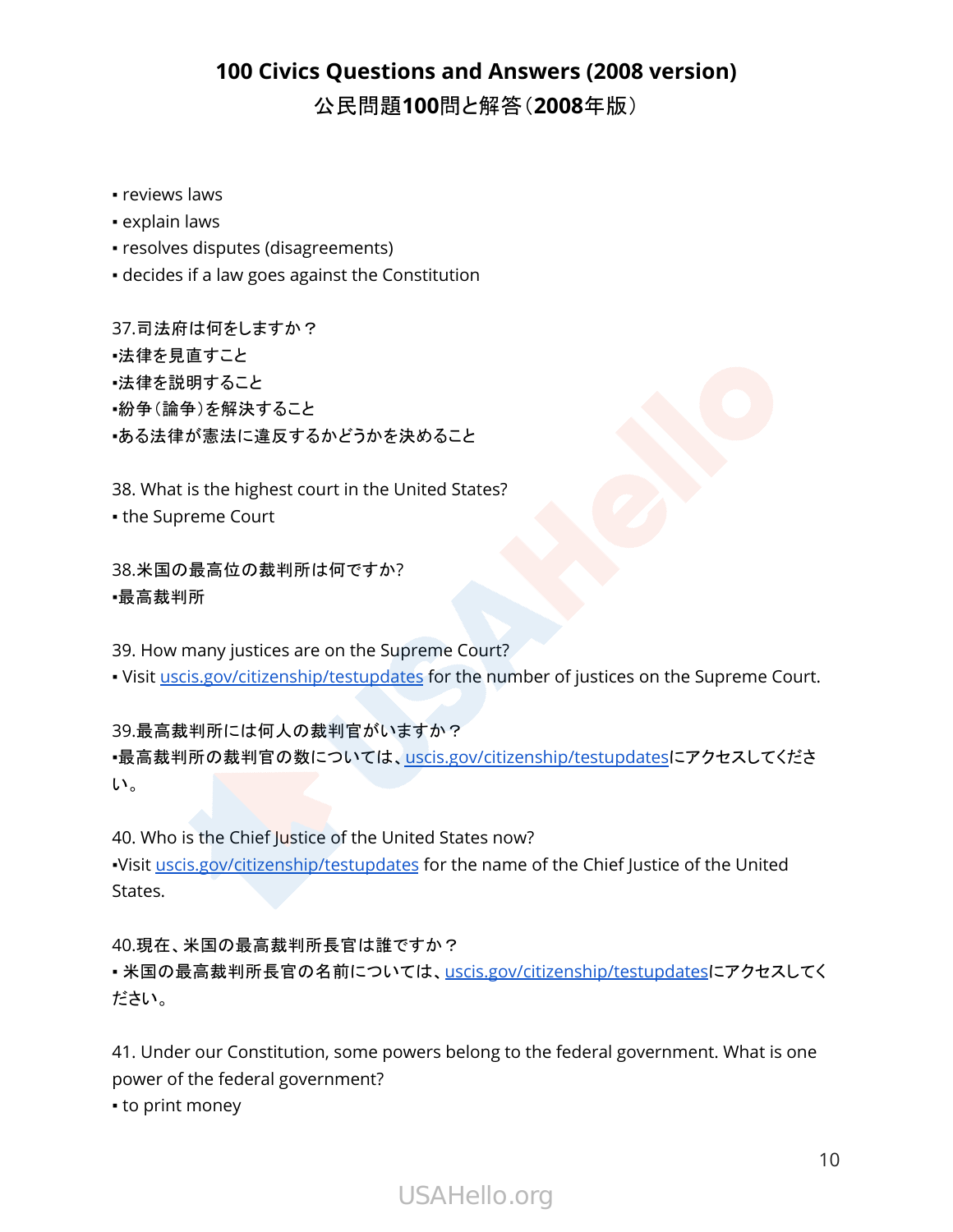- to declare war
- to create an army
- to make treaties

41.私たちの憲法の下では、いくつかの権力は連邦政府に属しています。連邦政府の権限の例を 一つ挙げるとすれば何ですか?

- ■貨幣の印刷
- ▪戦争の宣言
- ▪軍の創設
- ▪条約の締結

42. Under our Constitution, some powers belong to the states. What is one power of the states?

- provide schooling and education
- provide protection (police)
- provide safety (fire departments)
- give a driver's license
- approve zoning and land use

42.アメリカ合衆国憲法の下では、いくつかの権力は州に属しています。州政府の権限の一つは何で すか?

▪教育の提供

- •(警察による)保護の提供
- •(消防局による)安全の提供
- ■運転免許の付与
- ▪ゾーニングと土地利用を承認する

43. Who is the Governor of your state now?

▪ Answers will vary. [District of Columbia residents should answer that D.C. does not have a Governor.]

43. 現在、あなたが住んでいる州の知事は誰ですか?

▪回答は人により異なる。[コロンビア特別区の住民は、ワシントン D.C.には知事がいないと答える必 要があります。]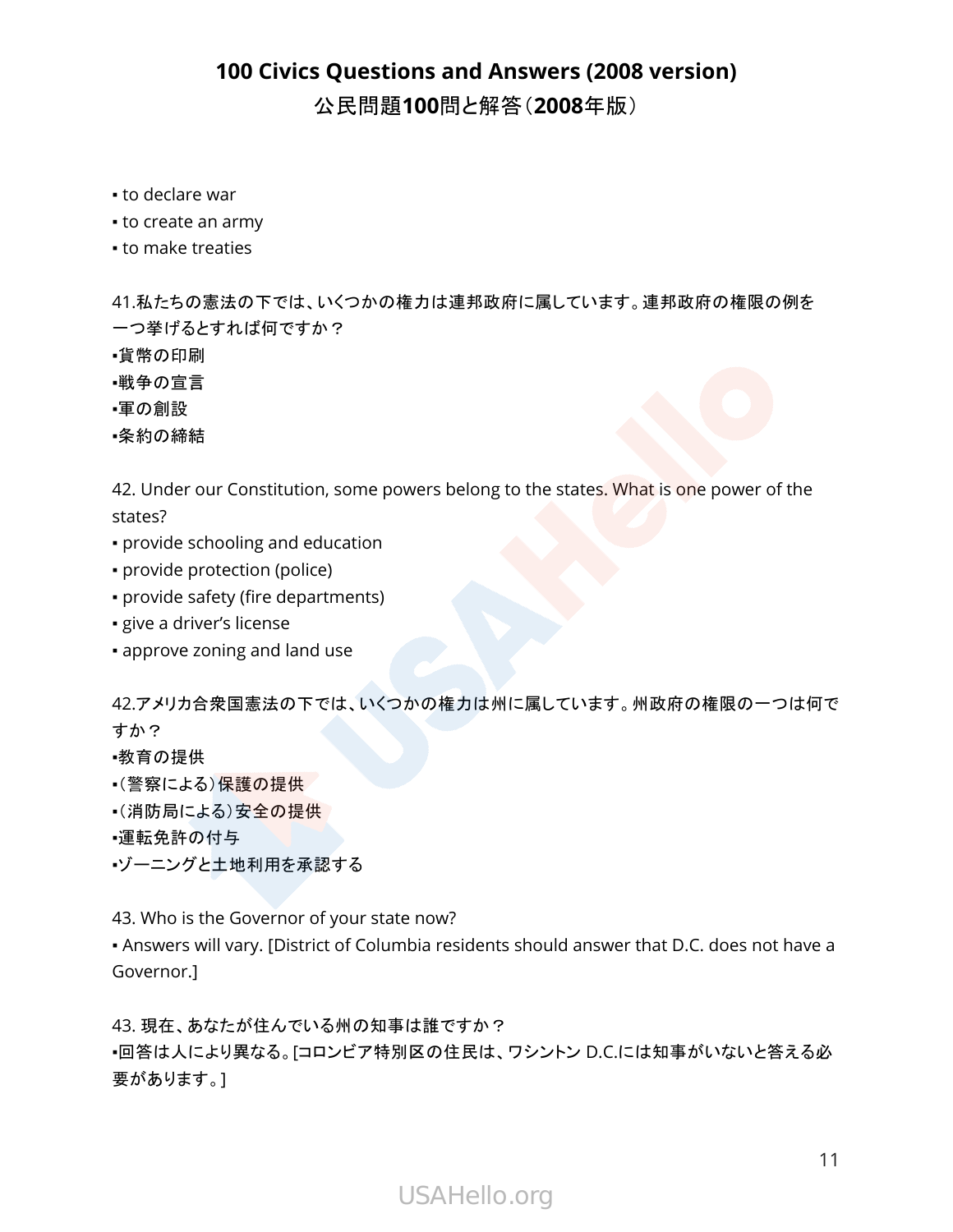44. What is the capital of your state?\*

▪ Answers will vary. [District of Columbia residents should answer that D.C. is not a state and does not have a capital. Residents of U.S. territories should name the capital of the territory.]

44.あなたが住んでいる州の州都はどこですか?\* ▪回答は人により異なる。[コロンビア特別区の住民は、ワシントン D.C.は州ではなく 州都もないと答える必要があります。アメリカの準州、自治連邦区などの住民は、その主都の名前を 答えなさい。]

45. What are the two major political parties in the United States?\*

▪ Democratic and Republican

45.米国の主要な二大政党は何ですか?\* ■ 民主党と共和党

46. What is the political party of the President now?

▪ Visit [uscis.gov/citizenship/testupdates](http://uscis.gov/citizenship/testupdates) for the political party of the President.

46.現大統領が属している政党はどこですか?

·大統領の所属政党については、[uscis.gov/citizenship/testupdates](http://uscis.gov/citizenship/testupdates)にアクセスしてください。

47. What is the name of the Speaker of the House of Representatives now?

• Visit [uscis.gov/citizenship/testupdates](http://uscis.gov/citizenship/testupdates) for the name of the Speaker of the House of Representatives.

47.現在、下院議長の名前は何ですか? ■下院議長の名前については、[uscis.gov/citizenship/testupdates](http://uscis.gov/citizenship/testupdates)にアクセスしてください。

#### C: Rights and Responsibilities C:権利と責任

48. There are four amendments to the Constitution about who can vote. Describe one of them.

▪ Citizens eighteen (18) and older (can vote).

USAHello.org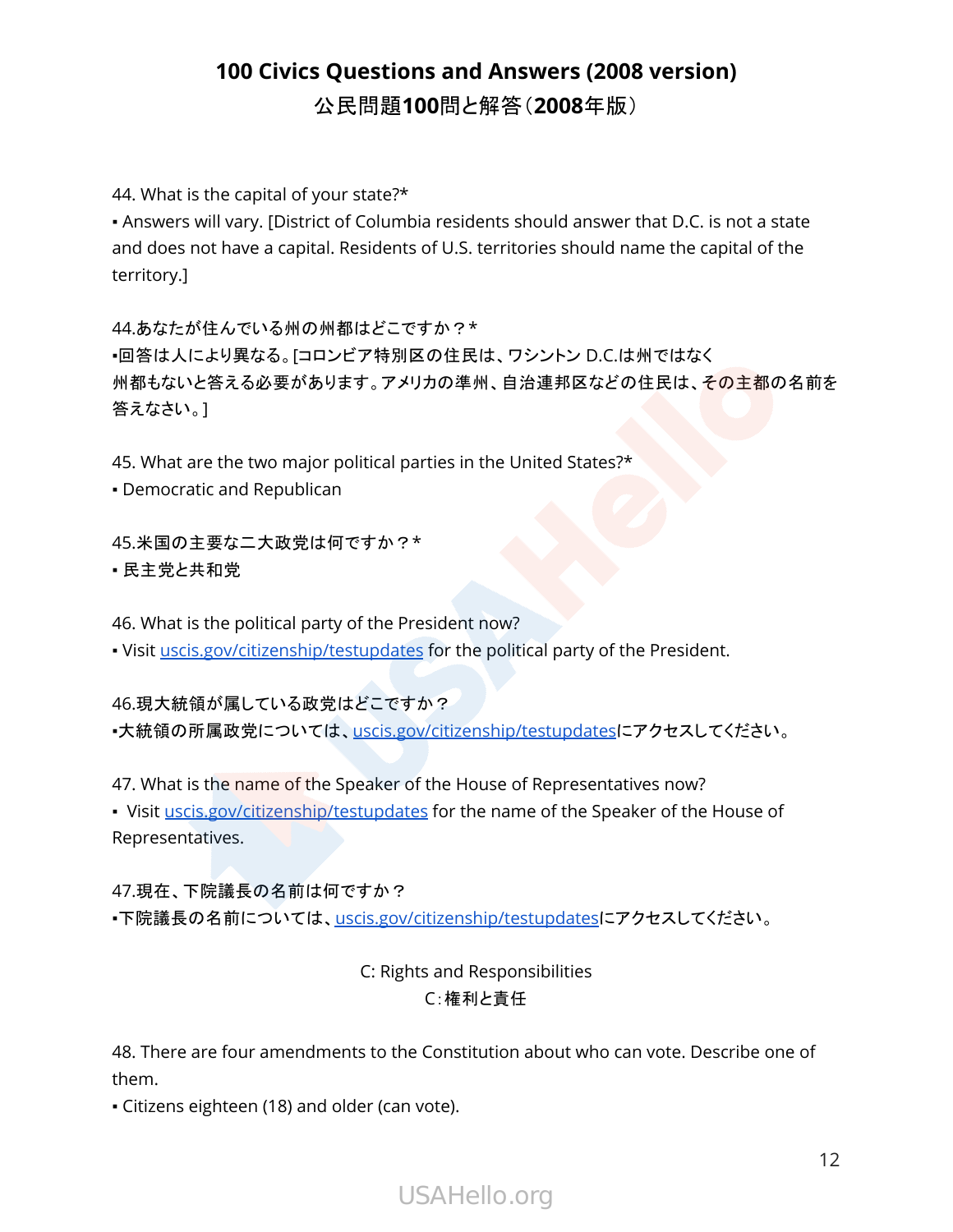- You don't have to pay (a poll tax) to vote.
- . Any citizen can vote. (Women and men can vote.)
- **-** A male citizen of any race (can vote).

48.憲法には、誰が投票できるかについて、4つの改正があります。その1つを説明してください。 ▪18歳以上の市民(投票可能)。

- ▪投票するために(人頭税)を支払う必要はない。
- ▪すべての市民が投票できる。(女性と男性が投票できる。)
- ▪あらゆる人種の男性市民(投票可能)。

49. What is one responsibility that is only for United States citizens?\*

- **·** serve on a jury
- vote in a federal election

49.米国市民のみに課せられる責任の1つは何ですか?\* ▪陪審員を務める ▪連邦選挙に投票する

50. Name one right only for United States citizens.

- vote in a federal election
- run for federal office

50. アメリカ市民だけの権利を一つ述べなさい。 ▪連邦選挙に投票する ▪連邦選挙の被選挙権をもつ

51. What are two rights of everyone living in the United States?

- freedom of expression
- freedom of speech
- freedom of assembly
- freedom to petition the government
- freedom of religion
- the right to bear arms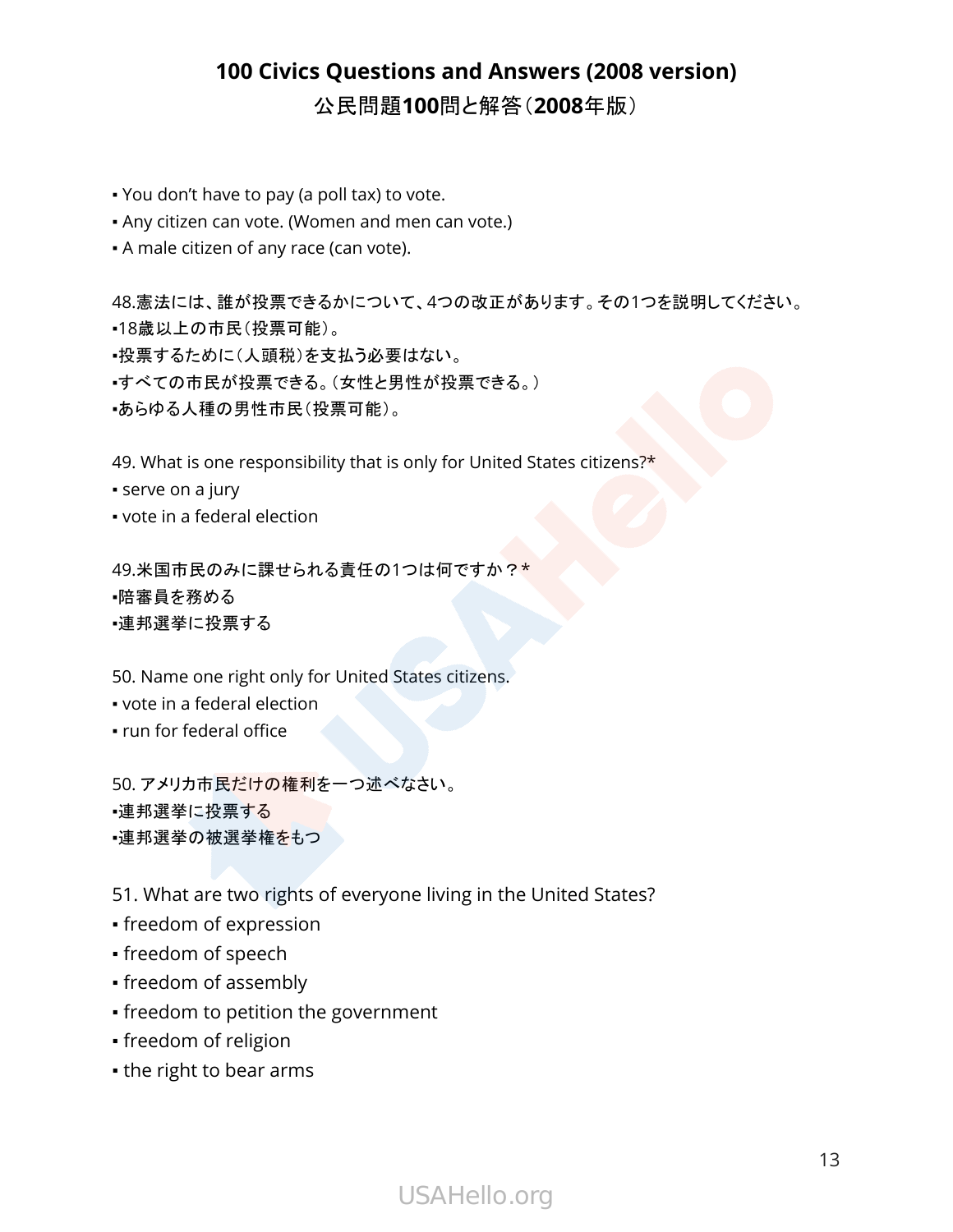# **100 Civics Questions and Answers (2008 version)**

公民問題**100**問と解答(**2008**年版)

51.アメリカ在住の全ての人がもつ二つの権利は何ですか?

- ▪表現の自由
- ▪言論の自由
- ▪集会の自由
- ▪政府への請願権
- ▪宗教の自由
- ▪武装権

52. What do we show loyalty to when we say the Pledge of Allegiance?

- the United States
- the flag

52.忠誠の誓いを言うとき、私たちは何に忠誠を示しますか?

▪米国

▪国旗

53. What is one promise you make when you become a United States citizen?

- **give up loyalty to other countries**
- defend the Constitution and laws of the United States
- obey the laws of the United States
- serve in the U.S. military (if needed)
- serve (do important work for) the nation (if needed)
- be loyal to the United States

53. アメリカ市民になる際、誓うことを一つ述べるとしたら?

▪他の国への忠誠を放棄する

- ▪アメリカの憲法と法律を守る
- ▪アメリカ合衆国の法律に従う
- •アメリカ軍に仕える(必要な時)
- ▪国に(重要なことを果たすため)仕える(必要な時)
- ▪アメリカに忠義を尽くす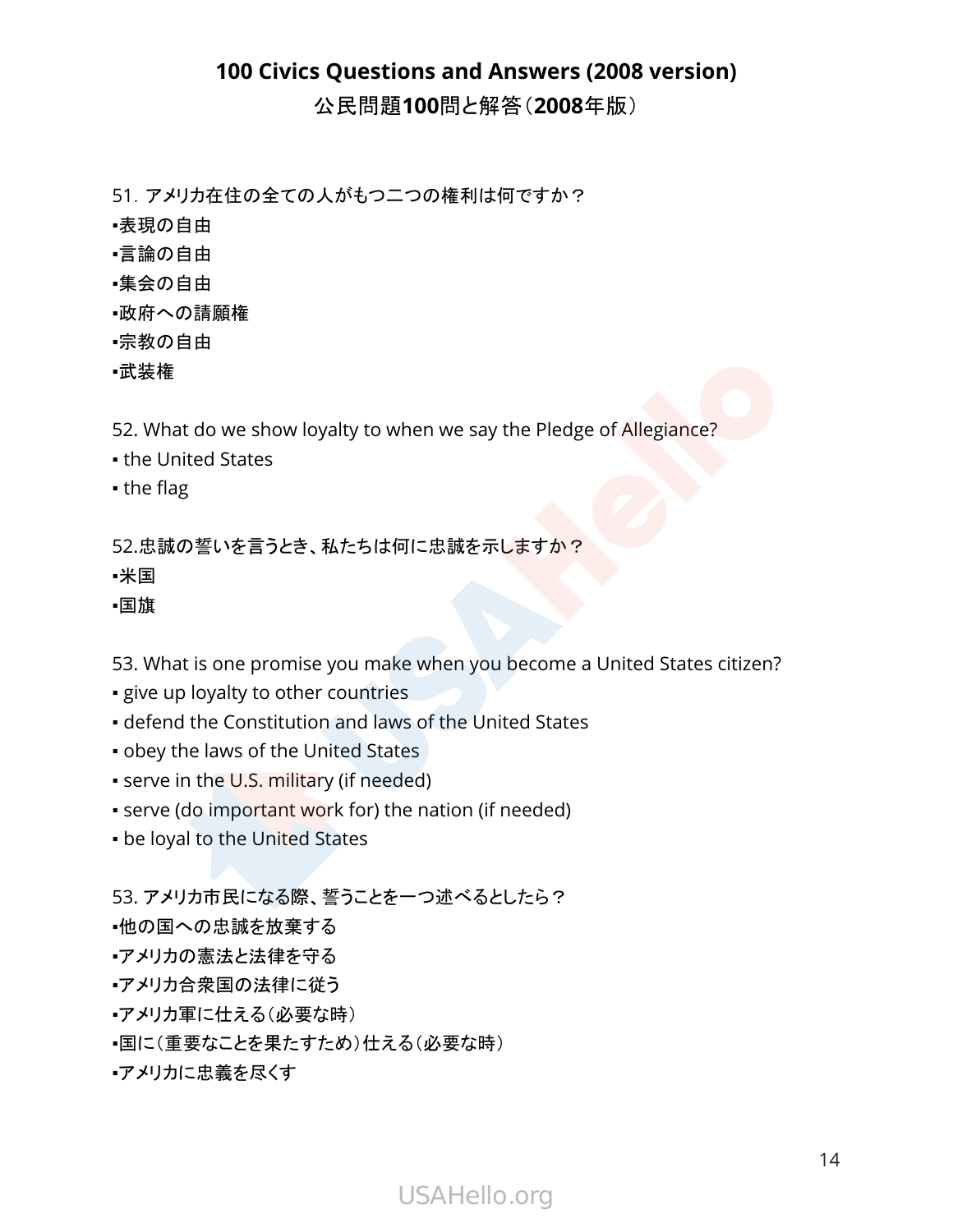- 54. How old do citizens have to be to vote for President?\*
- eighteen (18) and older

#### 54.大統領選挙に投票するための年齢は?\*

▪18歳以上

55. What are two ways that Americans can participate in their democracy?

- vote
- join a political party
- help with a campaign
- join a civic group
- join a community group
- **·** give an elected official your opinion on an issue
- call Senators and Representatives
- publicly support or oppose an issue or policy
- run for office
- write to a newspaper

55.アメリカ人が彼らの民主主義に参加することができる2つの方法は何ですか?

- ▪投票
- ▪政党に入る
- ■選挙運動を手伝う
- •市民団体に入る
- ■地域団体に入る
- ▪当選された公職者に問題について意見を出す
- •上院議員と下院議員に連絡をとる
- ▪公に問題や政策に対して賛成または反対の意を表す
- ▪公職選挙に立候補する

#### ■新聞に投稿する

56. When is the last day you can send in federal income tax forms?\*

▪ April 15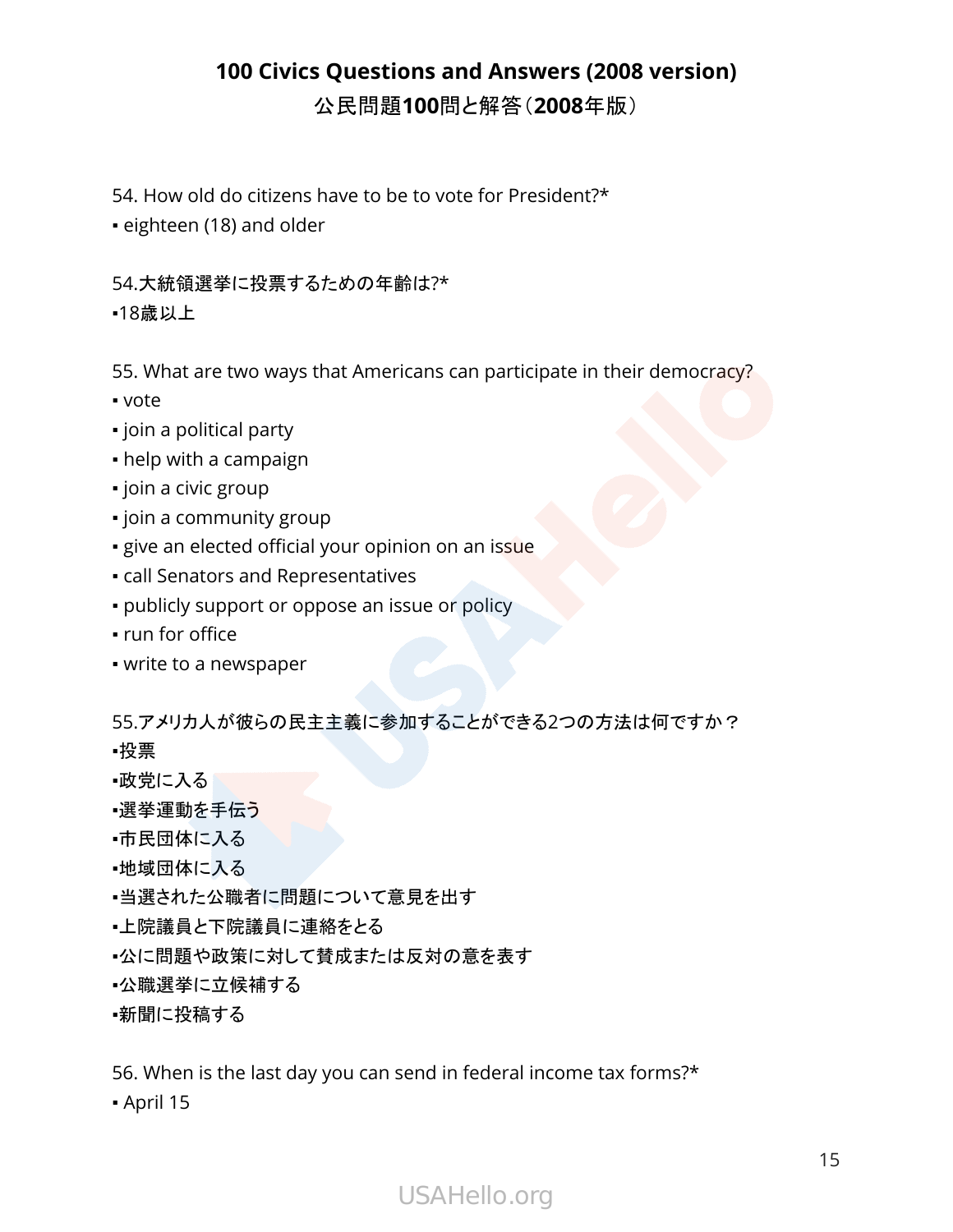56.連邦所得税の報告を送る最終日はいつですか?\* ▪4月15日

57. When must all men register for the Selective Service?

▪ at age eighteen (18)

▪ between eighteen (18) and twenty-six (26)

57.男性に徴兵登録が義務付けられるのはいつですか?

- ▪18歳のとき
- ▪18歳から26歳の間

#### AMERICAN HISTORY アメリカ史

#### A: Colonial Period and Independence A:植民地時代と独立

58. What is one reason colonists came to America?

- freedom
- political liberty
- religious freedom
- economic opportunity
- **practice their religion**
- **escape persecution**

58.入植者がアメリカに来た理由の1つは何ですか?

- ▪自由
- ▪政治的自由
- ▪宗教的自由
- ▪経済的機会
- ▪宗教の奉仕活動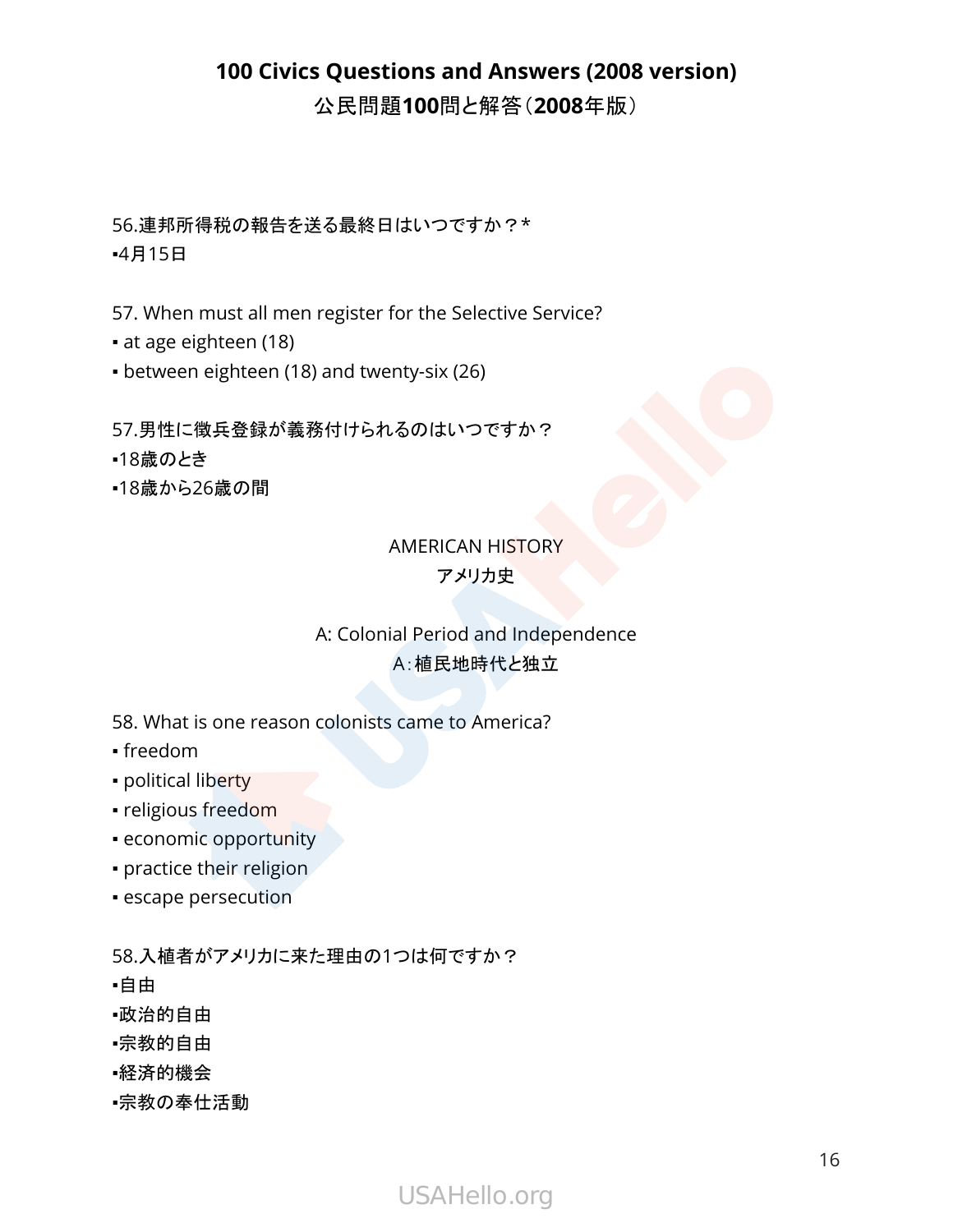▪迫害から逃れるため

- 59. Who lived in America before the Europeans arrived?
- American Indians
- Native Americans

59.ヨーロッパ人が到着する前に、誰がアメリカに住んでいましたか? ▪アメリカンインディアン ▪ネイティブ・アメリカン

60. What group of people was taken to America and sold as slaves?

- Africans
- people from Africa

60.どのグループの人々がアメリカに連れて行かれ、奴隷として売られましたか?

- アフリカン
- アフリカの人

61. Why did the colonists fight the British?

- because of high taxes (taxation without representation)
- because the British army stayed in their houses (boarding, quartering)
- because they didn't have self-government

61.入植者はなぜイギリスと戦いましたか?

- •高い税金のため(代表無しの課税のため)
- イギリス軍が入植者の家に泊まったため(舎営)
- アメリカは独自の政府を持たなかったので
- 62. Who wrote the Declaration of Independence?
- (Thomas) Jefferson

62.アメリカ独立宣言は誰が書きましたか?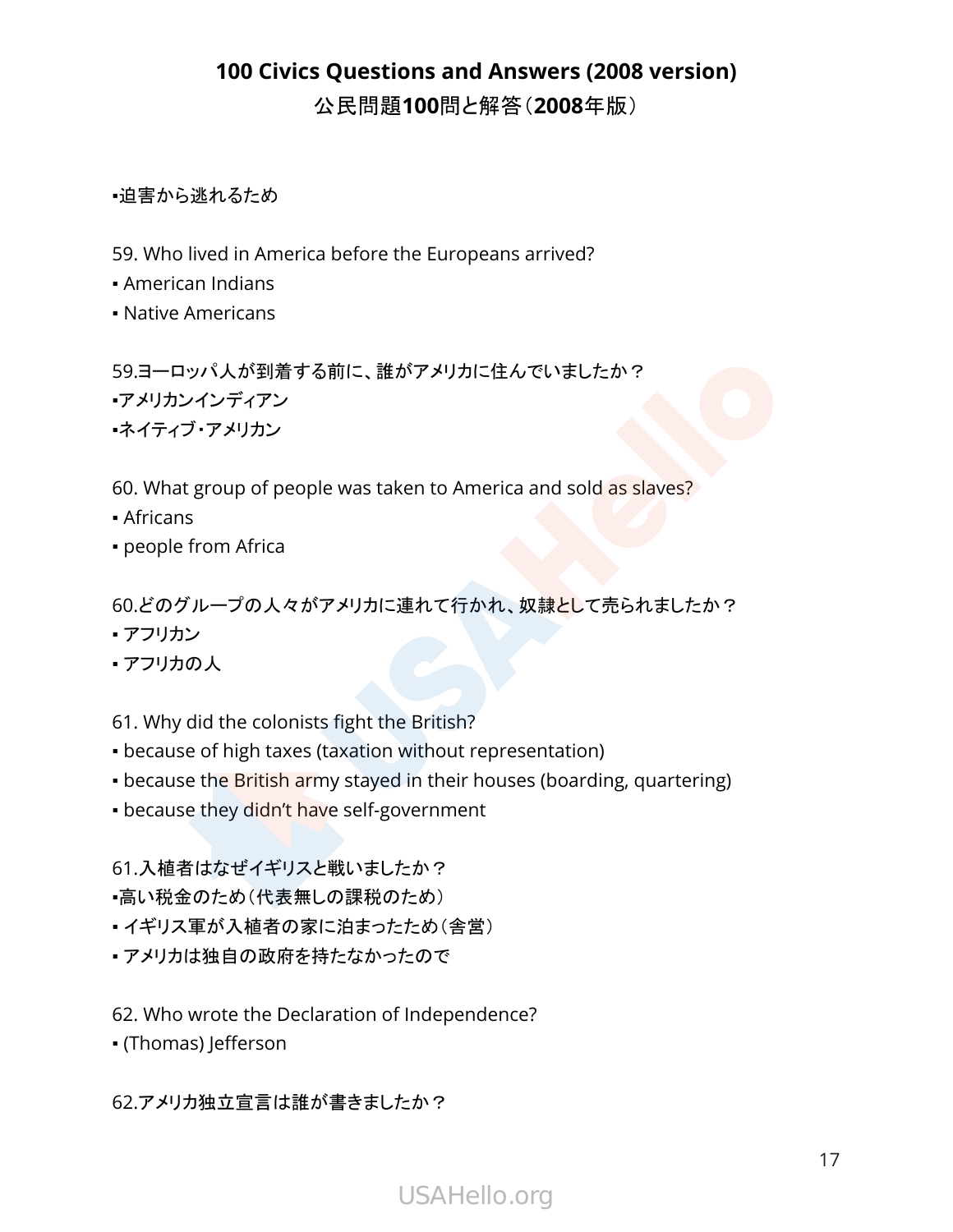#### ▪ トーマス・ジェファーソン

63. When was the Declaration of Independence adopted?

▪ July 4, 1776

#### 63.独立宣言が採択されたのはいつですか?

▪ 1776年7月4日

#### 64. There were 13 original states. Name three.

- New Hampshire
- Massachusetts
- Rhode Island
- Connecticut
- New York
- **New Jersey**
- Pennsylvania
- Delaware
- Maryland
- Virginia
- North Carolina
- South Carolina
- Georgia

64. アメリカ建国当時、13の州がありました。そのうち3つの州名を述べなさい。

- ニューハンプシャー
- マサチューセッツ
- ロードアイランド
- コネチカット
- ニューヨーク
- **・ニュージャージー**
- ペンシルベニア
- デラウェア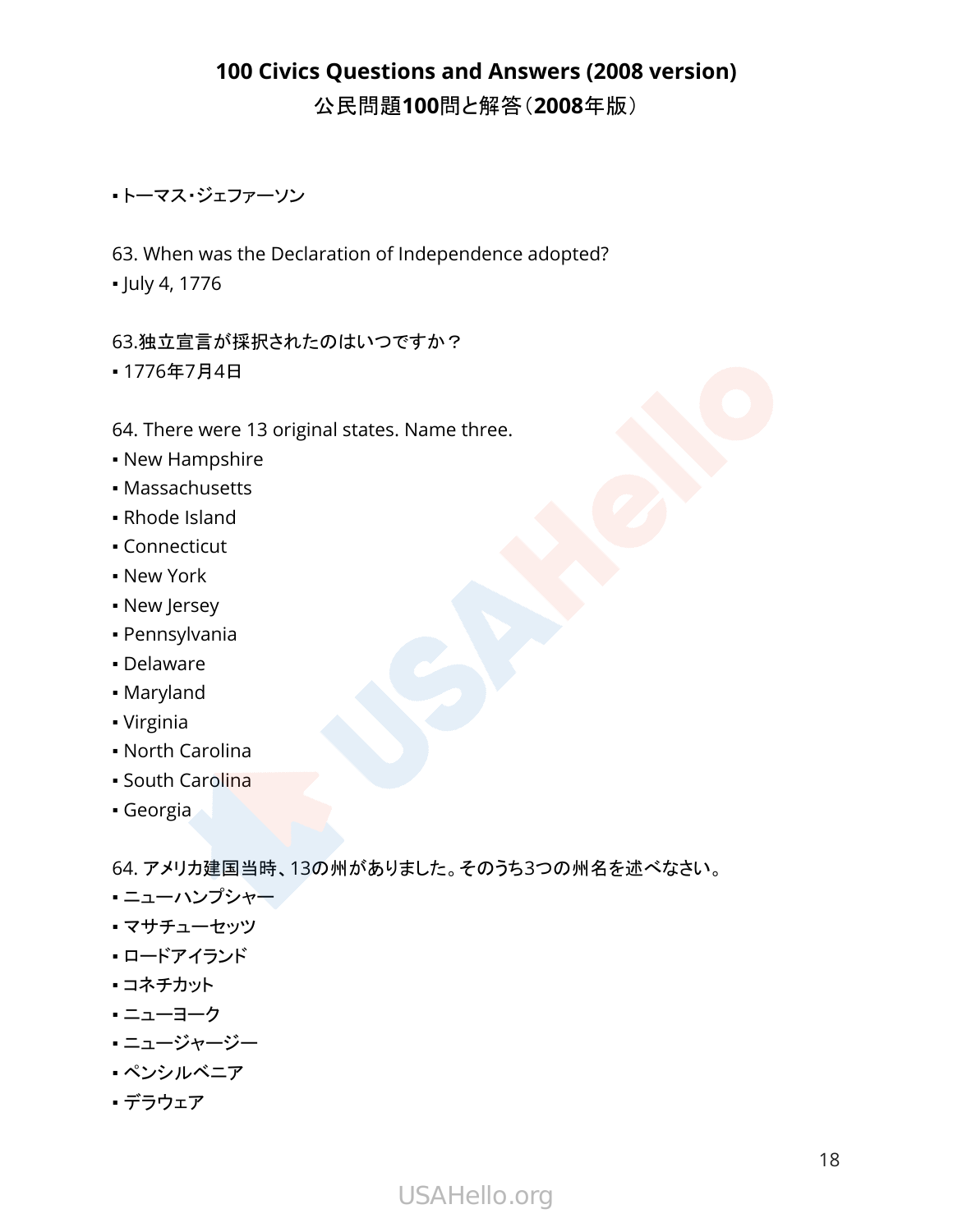- メリーランド
- バージニア
- ノースキャロライナ
- サウスキャロライナ
- ジョージア

65. What happened at the Constitutional Convention?

- **The Constitution was written.**
- **The Founding Fathers wrote the Constitution.**

65.憲法制定会議ではどんなことが起こりましたか?

- •合衆国憲法が制定された。
- 建国の父たちが合衆国憲法を制定した。

66. When was the Constitution written?

▪ 1787

66.憲法が制定されたのは何年のことですか?

▪ 1787年

67. The Federalist Papers supported the passage of the U.S. Constitution. Name one of the writers.

- (James) Madison
- (Alexander) Hamilton
- (John) Jay
- Publius

67. 「ザ・フェデラリスト・ペーパー」は、米国憲法の可決を賛成しました。共同執筆者のうち、一 人の名前を挙げてください。

- ジェームス・マディソン
- アレクサンダー・ハミルトン
- ジョン・ジェイ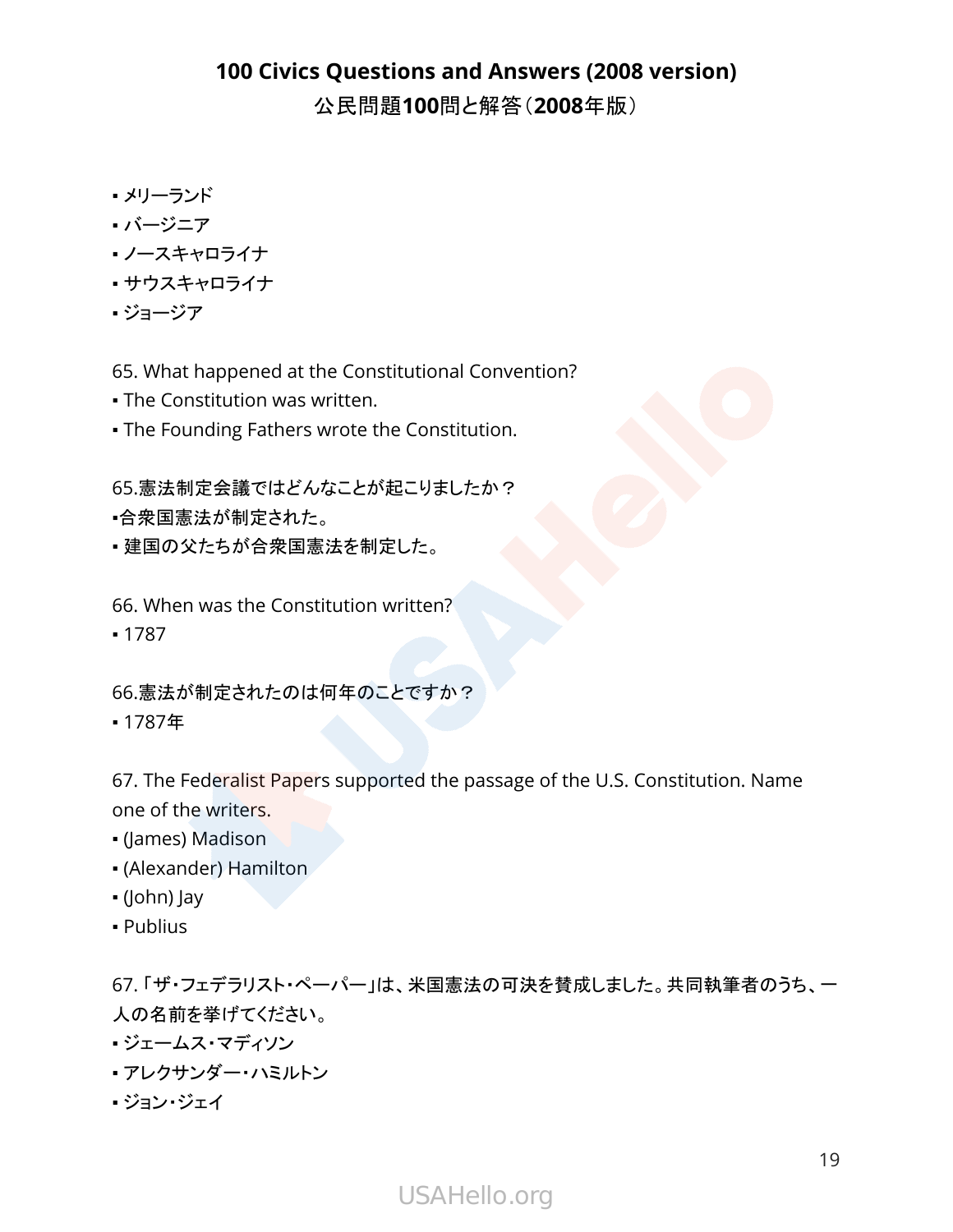#### • プーブリウス

- 68. What is one thing Benjamin Franklin is famous for?
- U.S. diplomat
- oldest member of the Constitutional Convention
- **first Postmaster General of the United States**
- writer of "Poor Richard's Almanac"
- **Example 1 started the first free libraries**

68. ベンジャミン・フランクリンが有名なことを一つだけ挙げるとしたら?

- 米国の外交官
- 憲法制定会議で最高齢の会員
- 初の米国郵政長官
- •「貧しいリチャードの暦」の作家
- 初の無料図書館を開いた

69. Who is the "Father of Our Country"?

▪ (George) Washington

69. 「建国の父」とは誰のことですか? ジョージ・ワシントン

70. Who was the first President?\*

▪ (George) Washington

70. 初代大統領は誰でしたか?\* ▪ジョージ・ワシントン

#### B: 1800s

#### B:1800年代

71. What territory did the United States buy from France in 1803?

# USAHello.org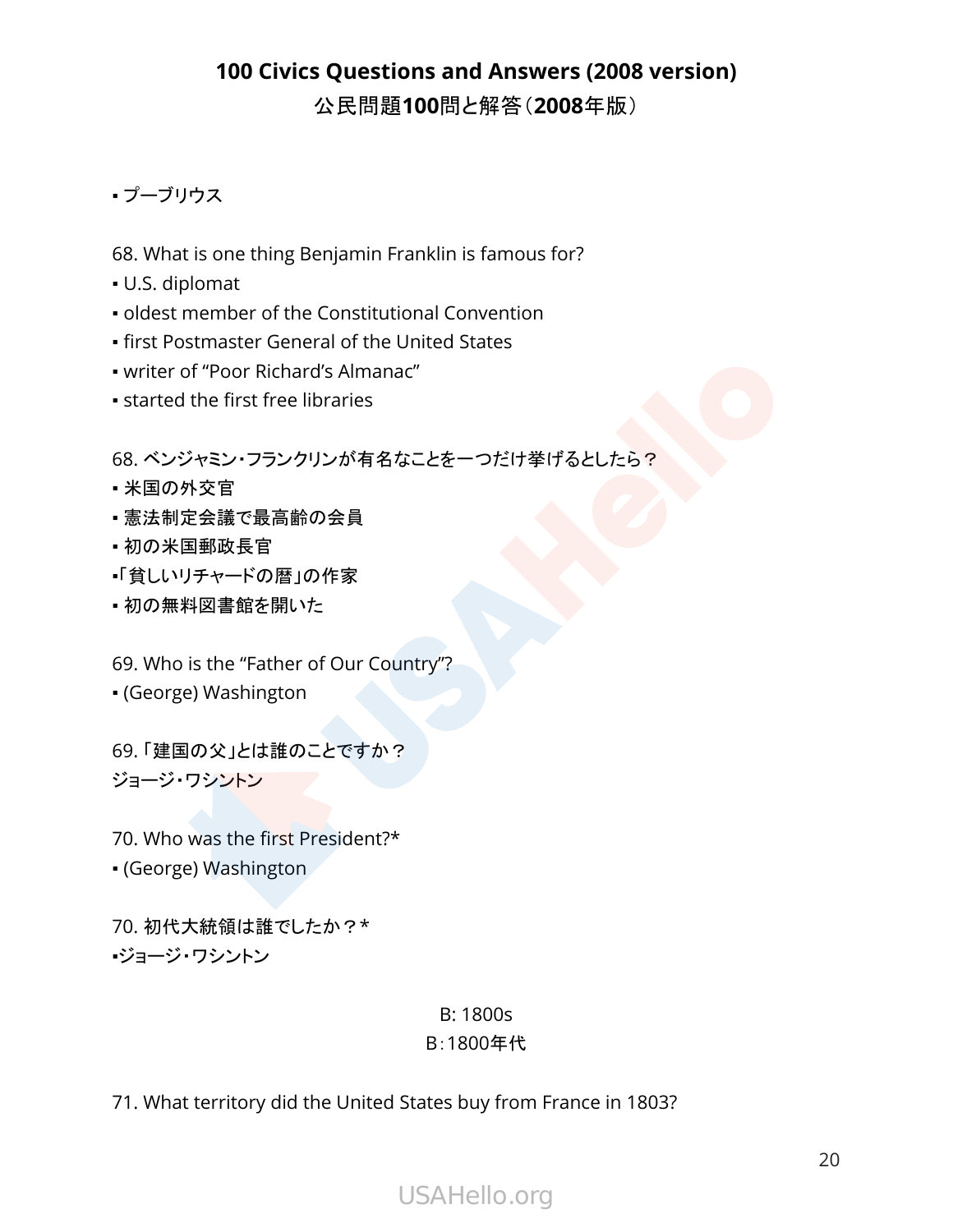- the Louisiana Territory
- Louisiana

71. 1803年、アメリカはどのフランス領を買収しましたか?

- フランス領ルイジアナ
- •ルイジアナ州

72. Name one war fought by the United States in the 1800s.

- War of 1812
- Mexican-American War
- Civil War
- Spanish-American War

72. 1800年代にアメリカが戦った戦争の名前を一つ、挙げてください。

- 米英戦争
- メキシコ・アメリカ戦争
- 南北戦争
- アメリカ・スペイン戦争

73. Name the U.S. war between the North and the South.

- $\bullet$  the Civil War
- the War between the States

73. 北部と南部間で戦われた戦争名を一つ挙げてください。

- 南北戦争
- アメリカ南北戦争

74. Name one problem that led to the Civil War.

- slavery
- economic reasons
- states' rights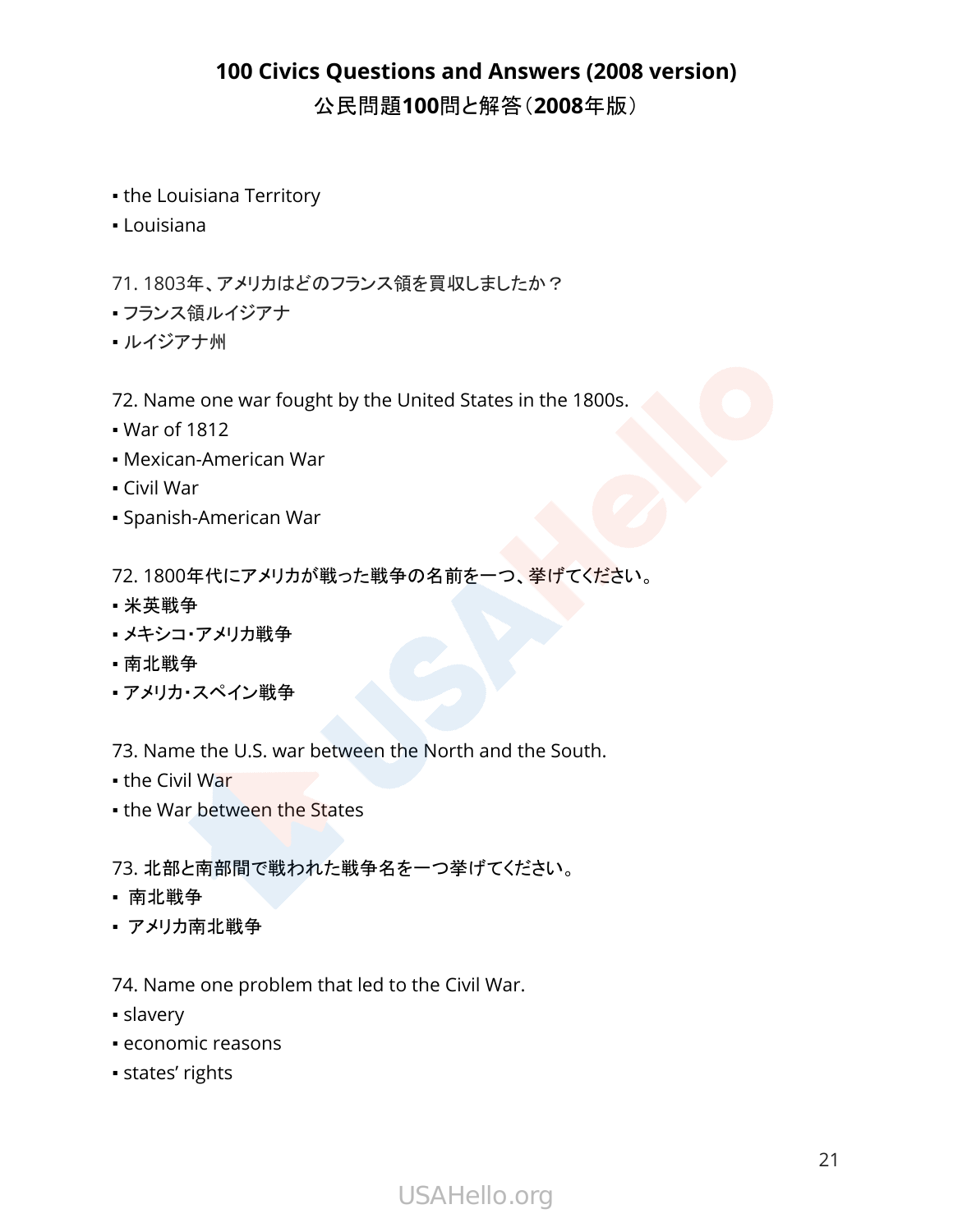74.南北戦争に至ることとなった問題を一つ挙げてください。

- 奴隷制
- 経済的な理由
- 州権利

75. What was one important thing that Abraham Lincoln did?\*

- freed the slaves (Emancipation Proclamation)
- saved (or preserved) the Union
- . led the United States during the Civil War

75. エイブラハム・リンカーンが行った最も重要なことは何ですか?\*

- 奴隷を解放したこと(奴隷解放)
- ユニオン(北軍)救済/維持
- 南北戦争に際して、アメリカを率いた

76. What did the Emancipation Proclamation do?

- freed the slaves
- **freed slaves in the Confederacy**
- **freed slaves in the Confederate states**
- freed slaves in most Southern states

76. 奴隷解放とは、何をしたのでしょうか?

- 奴隷を解放した
- アメリカ連合国の奴隷を解放した
- 南部連合諸州の奴隷を解放した
- ほとんどの南部地区諸州で奴隷を解放した

77. What did Susan B. Anthony do?

- fought for women's rights
- fought for civil rights

77. スーザン・B・アンソニーは何をした人ですか?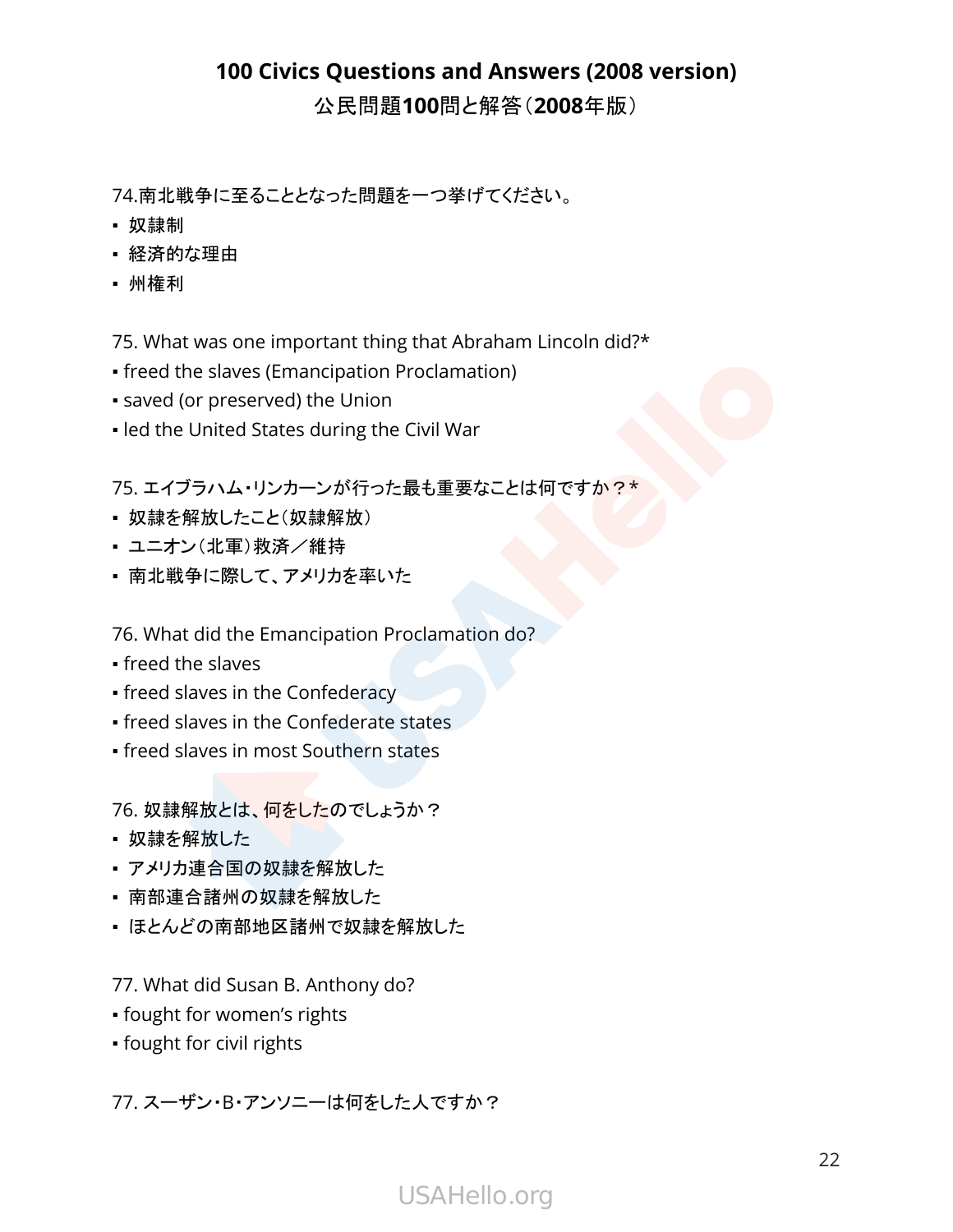- 女権のため戦った
- 公民権のため戦った

#### C: Recent American History and Other Important Historical Information C: アメリカ現代史およびその他の重要な歴史に関する知識

78. Name one war fought by the United States in the 1900s.\*

- World War I
- World War II
- Korean War
- Vietnam War
- (Persian) Gulf War

78. 1900年代にアメリカが戦った戦争名を一つ挙げてください。\*

- 第一次世界大戦
- 第二次世界大戦
- 朝鮮戦争
- ベトナム戦争
- 湾岸戦争

79. Who was President during World War I?

▪ (Woodrow) Wilson

79.第一次世界大戦中の大統領は誰でしたか?

▪ ウッドロウ・ウィルソン

80. Who was President during the Great Depression and World War II?

▪ (Franklin) Roosevelt

80.大恐慌と第二次世界大戦中の大統領は誰でしたか。

▪ フランクリン・ルーズベルト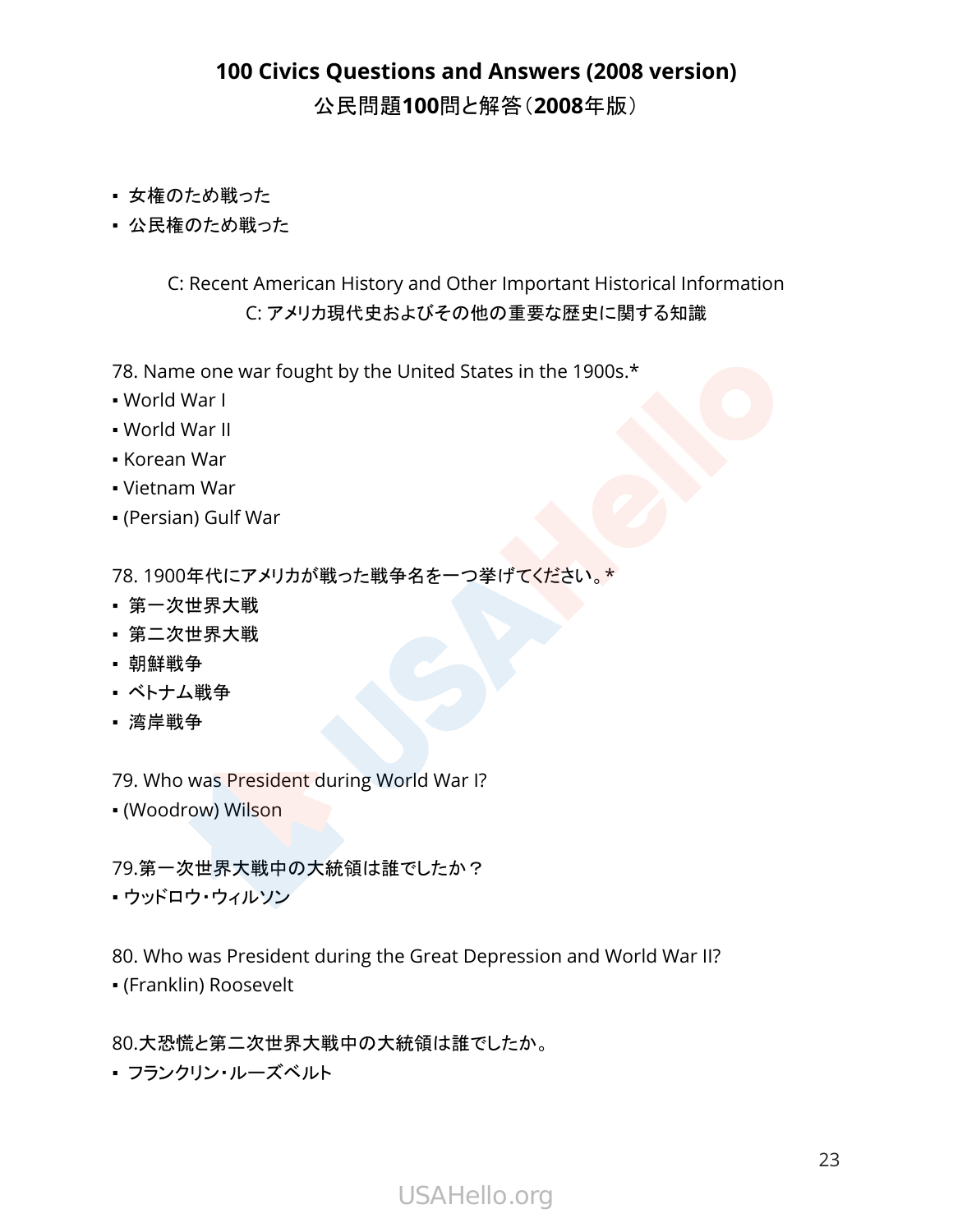81. Who did the United States fight in World War II?

▪ Japan, Germany, and Italy

81.第二次世界大戦にアメリカは誰と戦いましたか?

• 日本、ドイツ、イタリア

82. Before he was President, Eisenhower was a general. What war was he in? ▪ World War II

82. アメリカの大統領になる前、アイゼンハワーは司令官を務めました。彼が関係した戦争 は?

▪ 第二次世界大戦

83. During the Cold War, what was the main concern of the United States?

▪ Communism

83.冷戦中、アメリカにおける重要な懸念事項は何でしたか? ▪ 共産主義

84. What movement tried to end racial discrimination?

▪ civil rights (movement)

84.人種差別を終焉させようとした運動は何でしたか?

▪ 公民権運動

85. What did Martin Luther King, Jr. do?\*

▪ fought for civil rights

▪ worked for equality for all Americans

85. キング牧師は何をしましたか?\*

• 公民権のため戦った

•全ての米国人の平等のため働いた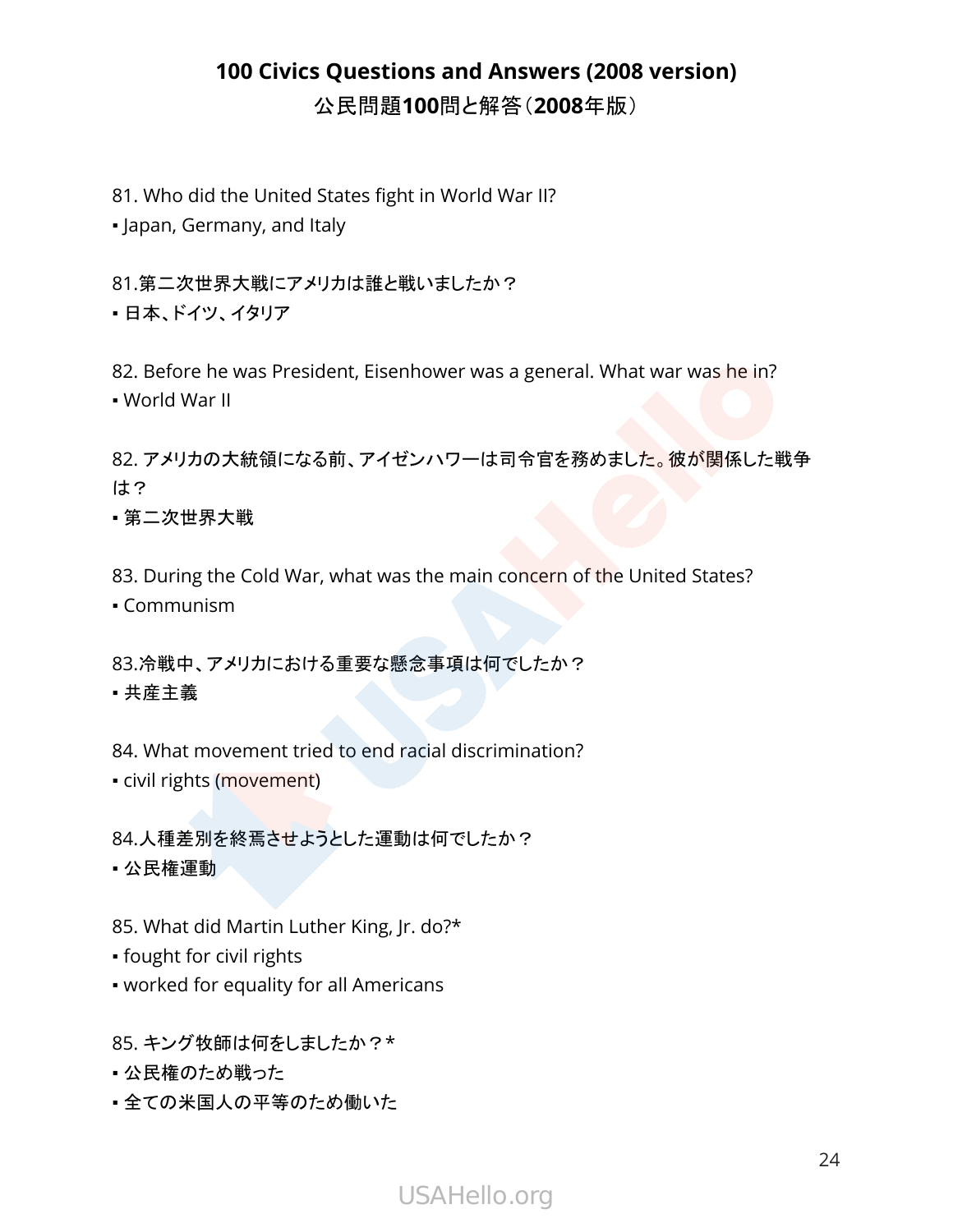86. What major event happened on September 11, 2001, in the United States?

▪ Terrorists attacked the United States.

86. 2001年9月11日に起きた大事件は何でしたか?

• アメリカがテロリストに攻撃された。

87. Name one American Indian tribe in the United States.

[USCIS Officers will be supplied with a list of federally recognized American Indian tribes.]

- Cherokee
- Navajo
- Sioux
- Chippewa
- Choctaw
- Pueblo
- Apache
- Iroquois
- Creek
- Blackfeet
- Seminole
- Cheyenne
- Arawak
- Shawnee
- Mohegan
- Huron
- Oneida
- Lakota
- Crow
- Teton
- Hopi
- Inuit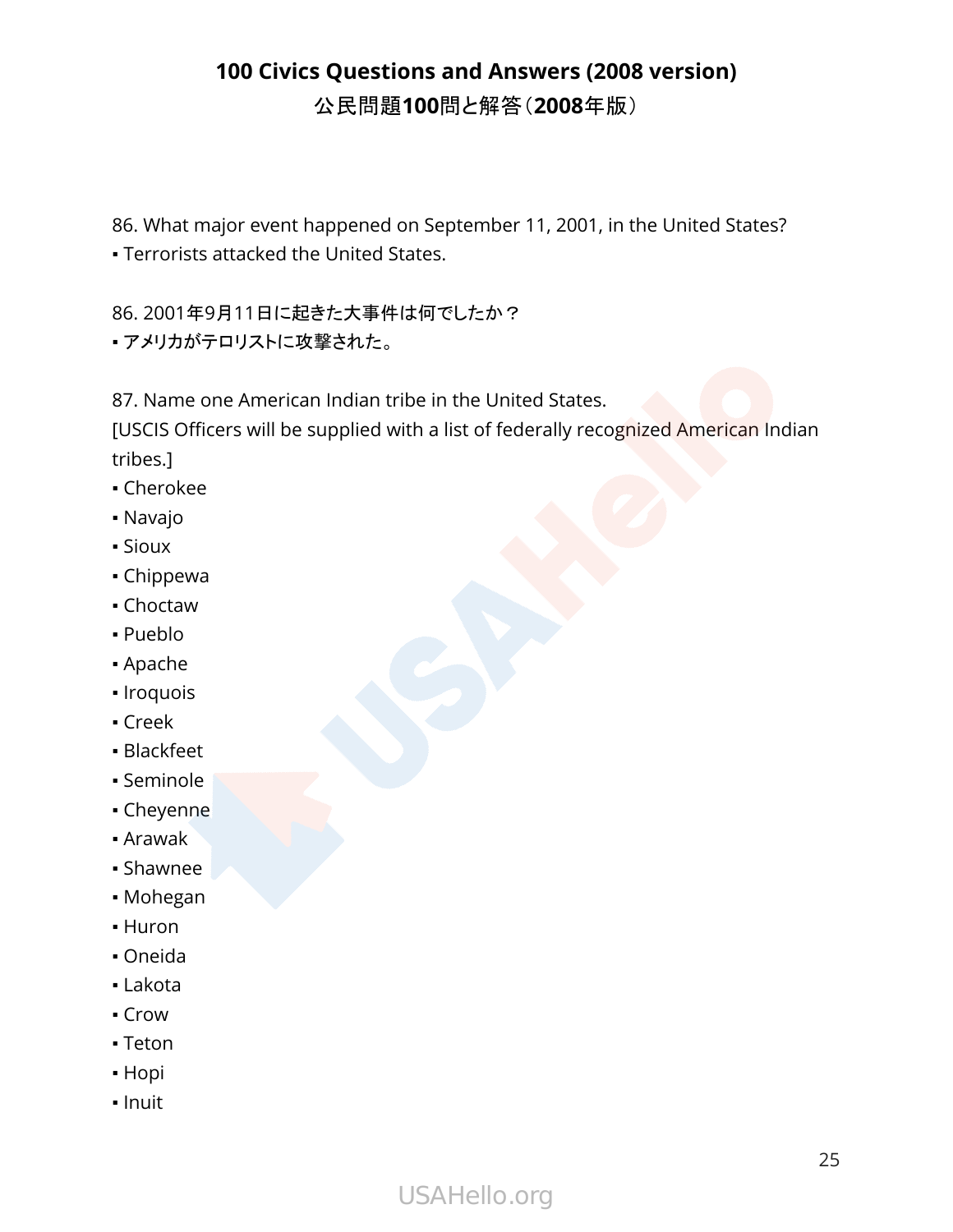87. アメリカ先住民の部族名を一つ挙げてください。

[USCIS役員は、米連邦に認識されたアメリカ先住民の部族一覧が支給されます。]

- チェロキー
- ナバホ
- スー族
- チペワ
- チョクトー
- プエブロ
- アパッチ
- イロコイ
- クリーク
- ブラックフット
- セミノール
- シャイアン
- アラワク
- ショーニー
- モヒガン
- ヒューロン
- オナイダ
- ラコタ
- クロウ
- テトン
- ホピ
- イヌイット

#### INTEGRATED CIVICS 統合された公民

A: Geography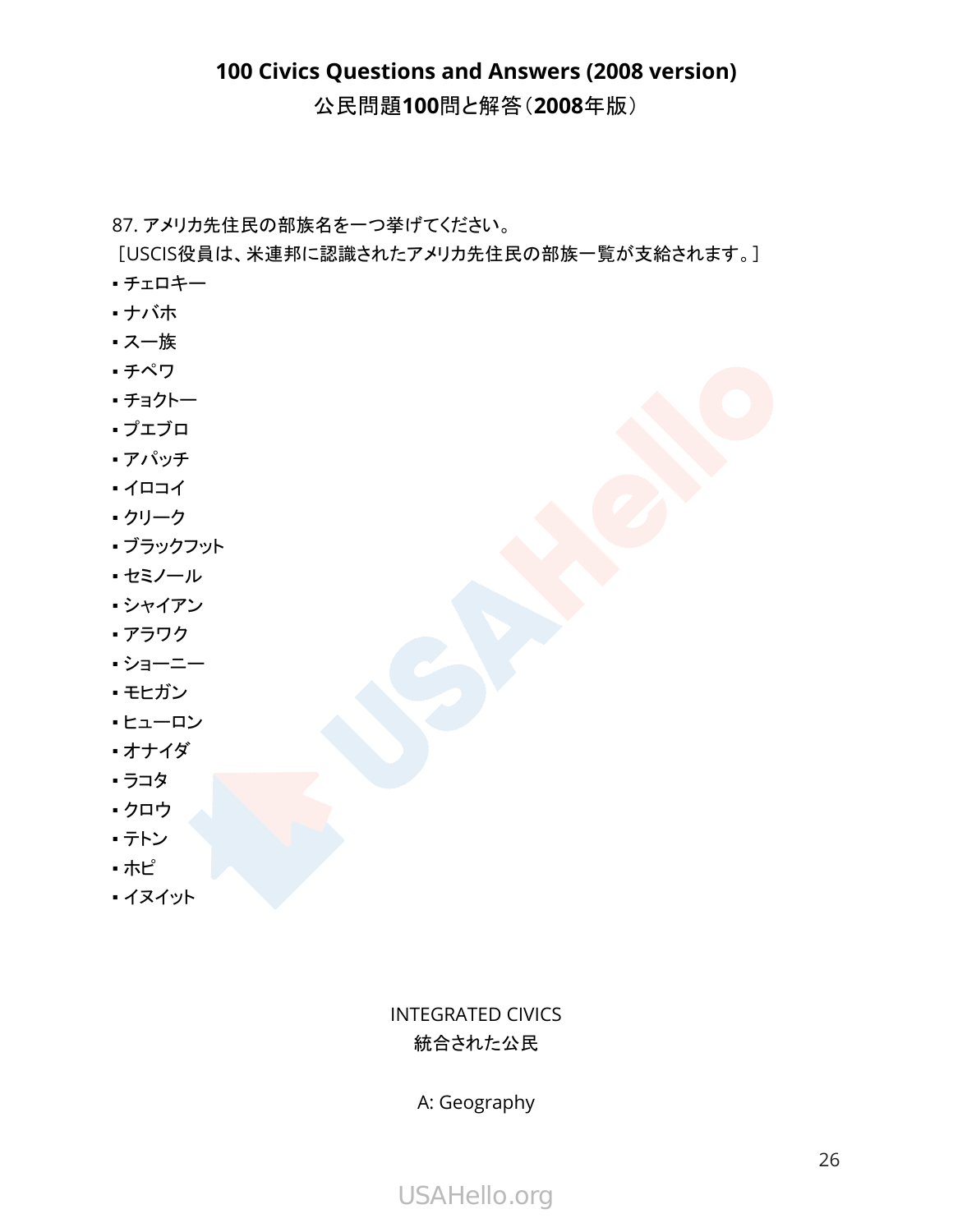#### A:地理学

88. Name one of the two longest rivers in the United States.

- Missouri (River)
- Mississippi (River)

88. アメリカに2本ある最長の河川のうち、1本の名前を挙げてください。

- ミズーリ川
- ミシシッピ川
- 89. What ocean is on the West Coast of the United States?
- Pacific (Ocean)

89.アメリカ西海岸にある海洋名は?

• 太平洋

90. What ocean is on the East Coast of the United States?

▪ Atlantic (Ocean)

90.アメリカ東海岸にある海洋名は?

▪ 大西洋

- 91. Name one U.S. territory.
- Puerto Rico
- U.S. Virgin Islands
- American Samoa
- Northern Mariana Islands
- Guam

91. アメリカ領の名前を一つ、挙げてください。

- プエルトリコ
- アメリカ領バージン諸島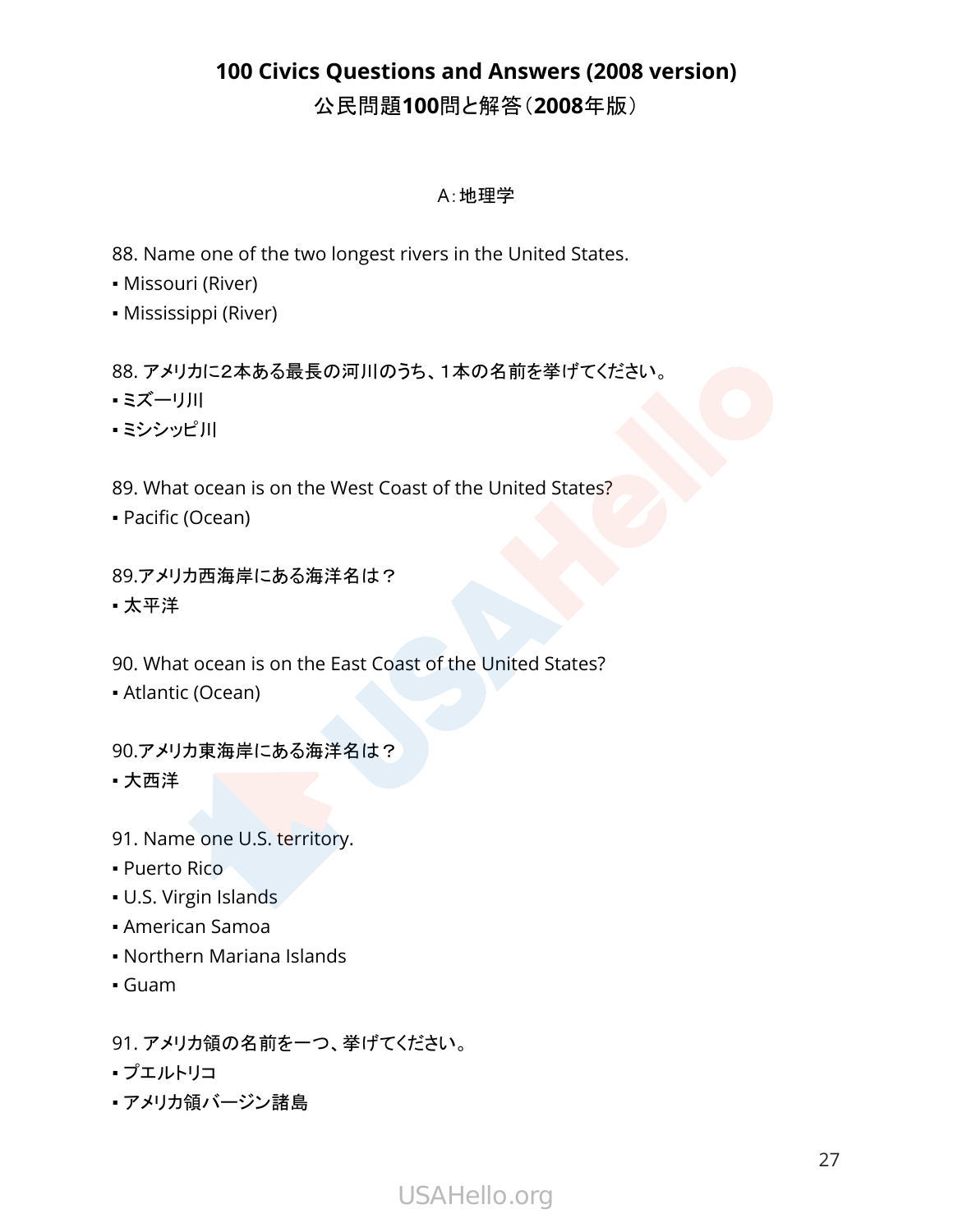- アメリカ領サモア
- 北マリアナ諸島
- グアム

92. Name one state that borders Canada.

- Maine
- New Hampshire
- Vermont
- New York
- Pennsylvania
- Ohio
- Michigan
- Minnesota
- North Dakota
- Montana
- Idaho
- Washington
- Alaska

92. カナダと国境を接する州を1つ挙げてください。

- ▪メイン州
- **・ニューハンプシャー**
- ▪バーモント州
- ニューヨーク
- ペンシルベニア
- ▪オハイオ州
- ▪ミシガン州
- ▪ミネソタ州
- ▪ノースダコタ州
- ▪モンタナ州
- ▪アイダホ州
- ▪ワシントン州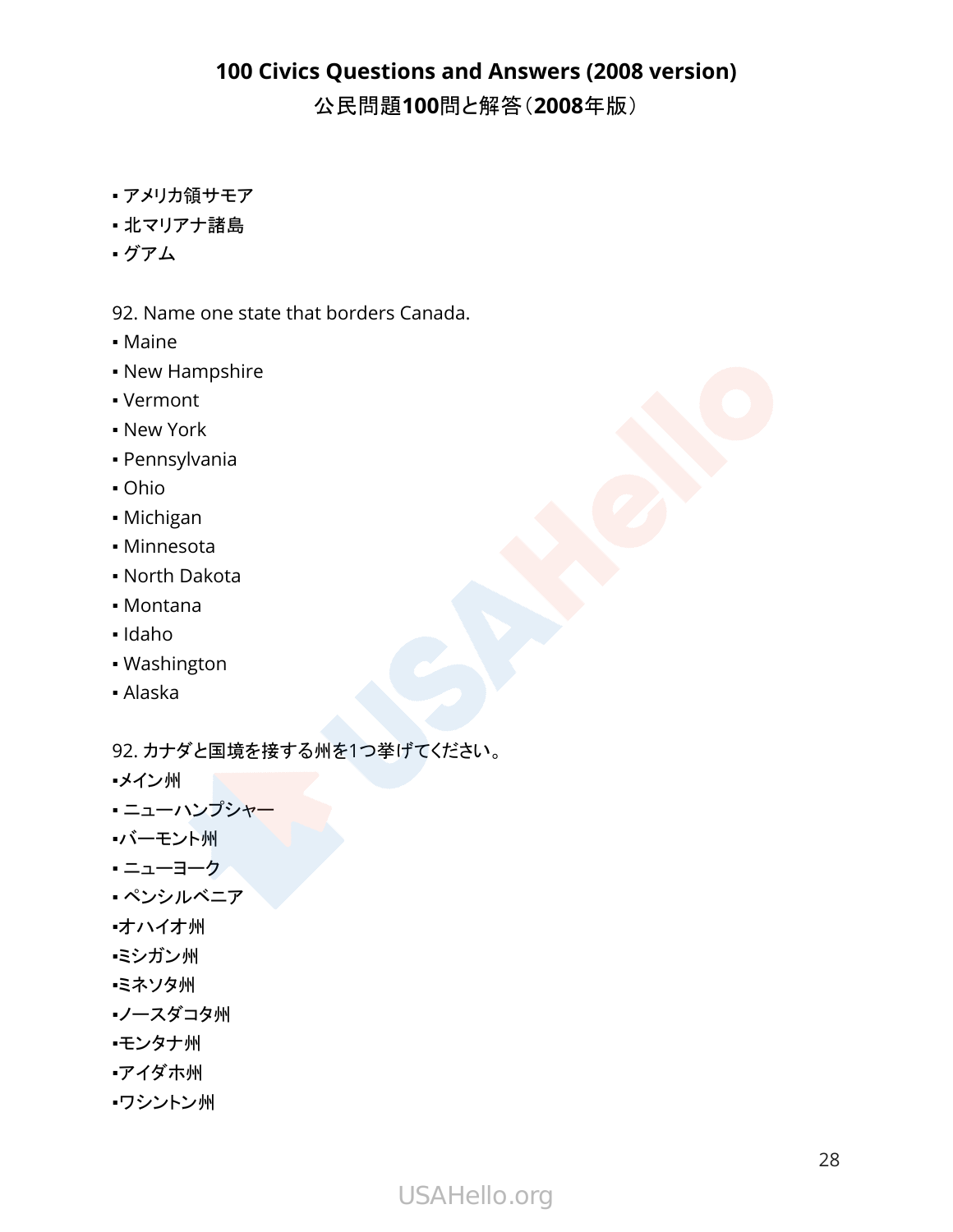#### •アラスカ州

- 93. Name one state that borders Mexico.
- California
- Arizona
- New Mexico
- Texas

#### 93. メキシコと国境を接する州を1つ挙げてください。

- カリフォルニア州
- アリゾナ州
- ニューメキシコ州
- テキサス州

#### 94. What is the capital of the United States?\*

▪ Washington, D.C.

94. アメリカの首都は?\* ▪ワシントンD.C.

- 95. Where is the Statue of Liberty?\*
- New York (Harbor)
- **Liberty Island**

[Also acceptable are New Jersey, near New York City, and on the Hudson (River).]

95.自由の女神はどこにありますか?\* ▪ ニューヨーク(ハーバー) • リバティー島 [他に可能な回答:ニュージャージー、ニューヨーク付近、ハドソン川]

> B: Symbols B:記号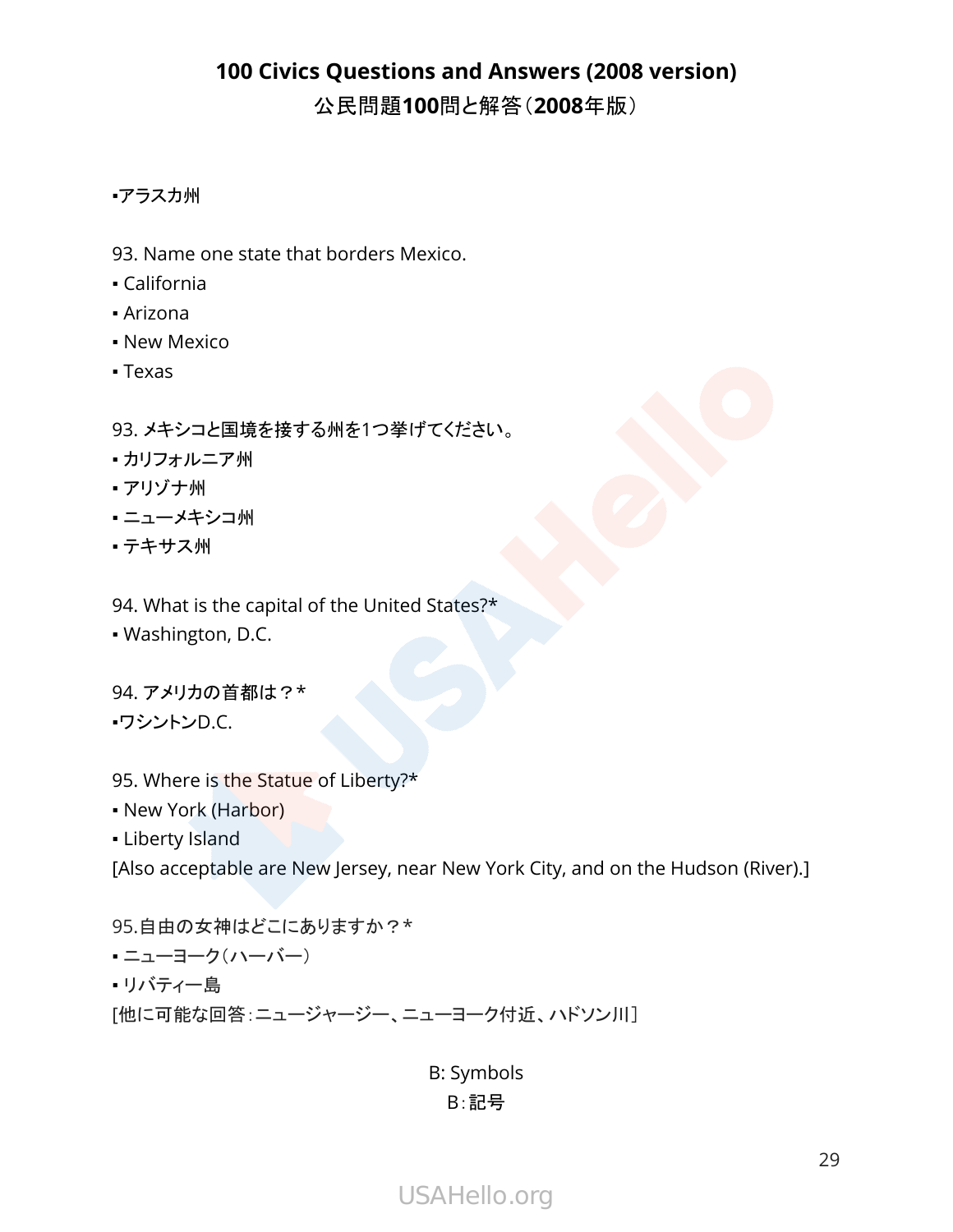96. Why does the flag have 13 stripes?

- **because there were 13 original colonies**
- because the stripes represent the original colonies

96. なぜ、アメリカの国旗には13本の横縞があるのですか?

- 独立当時、13の入植地があったため
- 横縞は独立当時の入植地を意味しているため

97. Why does the flag have 50 stars?\*

- **because there is one star for each state**
- because each star represents a state
- **because there are 50 states**

97.国旗に星が50個あるのはなぜですか?\*

- 1つの州につき、星が1個あるため。
- 各星が1つの州を代表しているため
- 州が50あるから

98. What is the name of the national anthem?

• The Star-Spangled Banner

98.国歌の名前は何ですか?

▪ 星条旗

#### C: Holidays C: 祝日

99. When do we celebrate Independence Day?\*

 $\blacksquare$  July 4

99.独立記念日はいつ祝いますか?\*